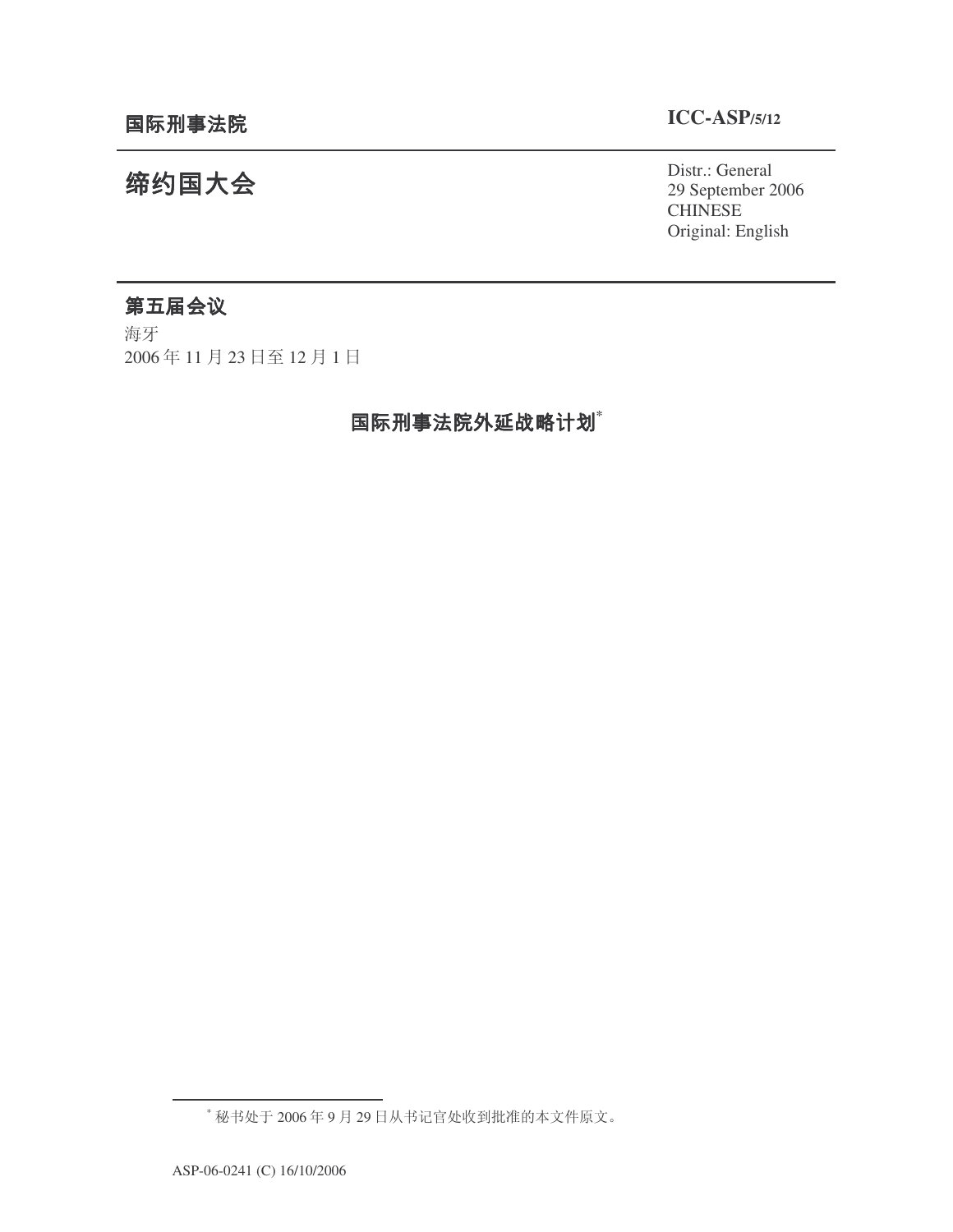| 目录 |    | 页次 |
|----|----|----|
| 导言 |    |    |
|    |    |    |
|    |    |    |
|    |    |    |
|    |    |    |
|    |    |    |
|    |    |    |
|    |    |    |
|    |    |    |
|    |    |    |
|    |    |    |
|    |    |    |
|    |    |    |
|    |    |    |
|    |    |    |
|    |    |    |
|    |    |    |
|    | 1. |    |
|    |    |    |
|    | 3. |    |
|    |    |    |
|    |    |    |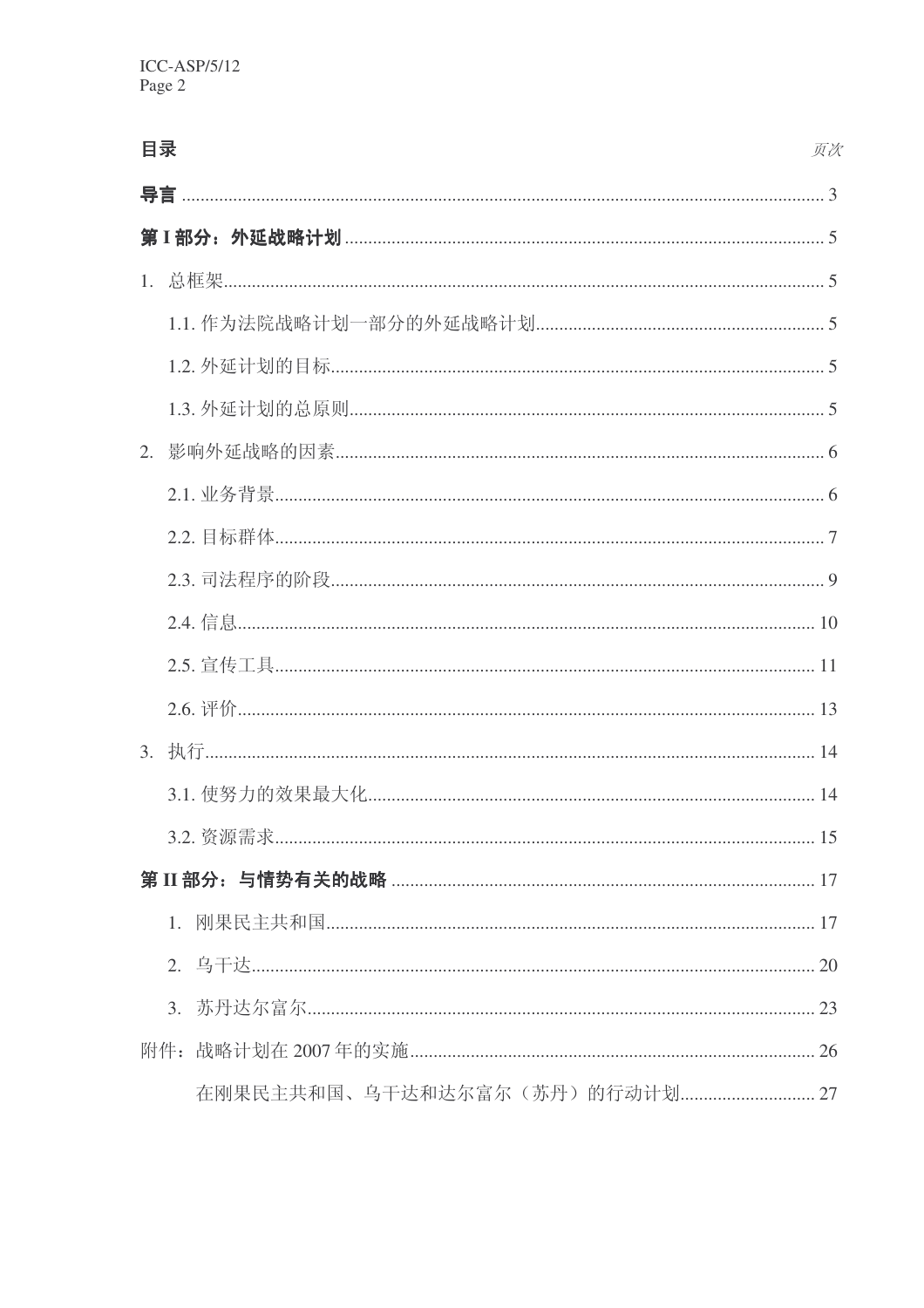# 导言

1. 作为国际刑事司法体系中一个正在形成的新的独立机构, 国际刑事法院旨 在对最严重的犯罪并根据最高法律标准公平、有效和公正地进行调查、起诉和 审判。法院还旨在为对国际刑事司法的持久尊重和实施,防止这样的犯罪和打 击罪犯消遥法外间接地做出贡献。

2. 尽管独立、公正和公平是司法的显著特征,但不应忘记的是,公开进行司 法诉讼是一个公正审判的中心内 容, 而因此是确保司法质量所必需的。正义必 须伸张,并且要被人看到正义已经伸张。

3. 因此,为了使法院完成其使命,特别是在受法院管辖权内的犯罪影响的那 些社区, 使其作用和司法活动被理解是必要的。法院因此必须建立机制确保受 影响的社区能够理解和贯穿始终地了解法院活动的不同阶段。为此目的, 法院 必须通过建立一种双向交流的有效制度寻求缩短法院与这些社区之间的距离。 这一交流应首先是为了增加这些社区对国际刑事司法体系的信心,因为他们将 会更好地了解法院及其作用。 但这也将使法院能够更好地理解这些社区的关切 和期望, 以便它能够更有效地做出反应并在必要时澄清可能存在、特别是关于 当地和国际司法机制如何一起合作的任何误解。

4. 这些目标完全与法院的总体战略<sup>1</sup>相一致,特别是在对外交流方面。

5. 应忆及的是, 自从其建立以来, 法院已利用能得到的资源在检察官正在开 展调查的国家确定和进行了外延活动。这些活动不足以解决有关社区的巨大的 与信息相关的需要。法院充分意识到有必要加强其外延计划并继续在那一方面 加强其活动。法院的努力也是对缔约国大会的一种回应, 大会于 2005 年 12 月 鼓励法院加强其外延活动并要求法院提交一份与这种外延活动有关的详细战略 计划。2

6. 今天本文件中提出的计划最主要的是对我们自 2004 年以来的经验所做的评 估的结果。计划也参考了从*特设*法庭——前南斯拉夫和卢旺达问题国际刑事法 庭——的成果和经验, 并参考了塞拉利昂特别法庭的做法, 其做法被认为是特 别有效的。这一战略还考虑了从缔约国和非政府组织,特别是当地非政府组织 在法院与其自然对话伙伴定期举行的会议上发表的意见。

7. 尽管这一战略旨在提供关于法院外延活动的全面情况, 但这是一个发展中 的文件;随着法院工作的进展,这一文件将得到评价和充实以反映出现的新需 要。

8. 本文件分成两个主要部分。

<sup>1</sup> 见国际刑事法院战略计划(ICC-ASP/5/6 号文件)。

 $2 \frac{2}{3}$  绮国大会 ICC-ASP/4/Res.4 号决议, 第22 段。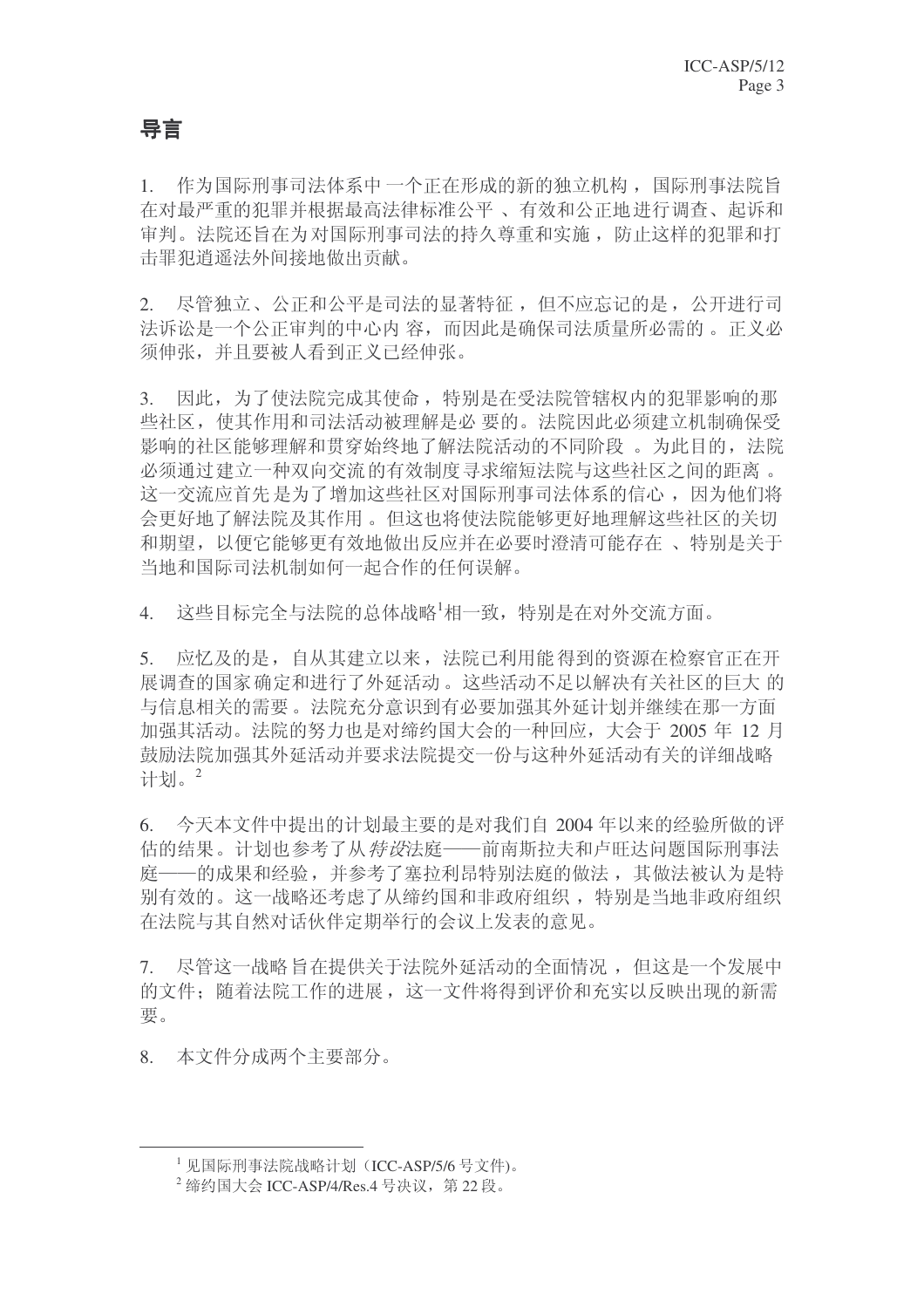9. 第 I 部分说明进行外延活动的总框架。它说明了影响法院外延活动规划和 执行的因素, 包括法院运作的背景及目标群体的特殊需要和使用的 宣传工具。 法院的外延活动与司法诉讼的各阶段是紧密同步的 (保持一致的)。最后, 该 部分还提到执行这一战略所需要的资源, 强调可从内部协调或从与外部伙伴的 关系产生的协作。这部分还说明了在新闻和文件科中外延股将是如何组织的。

10. 文件第 II 部分说明在提交给法院的不同情势中外延战略计划的中期执行情 况。迄今为止, 有四个情势提交给了法院。三个缔约国提交了在其领土上的情 势, 安理会提交了苏丹达尔富尔的情势 。在分析了这些提交的情势的管辖权、 可受理性及司法公正之后, 检察官开始了在三个情势中的调查: 乌干达、刚果 民主共和国和苏丹达尔富尔,并继续分析中非共和国的情势。 检察官也在监测 其他四个情势。

11. 外延战略计划有一个附件,说明法院计划在 2007年如何执行外延战略。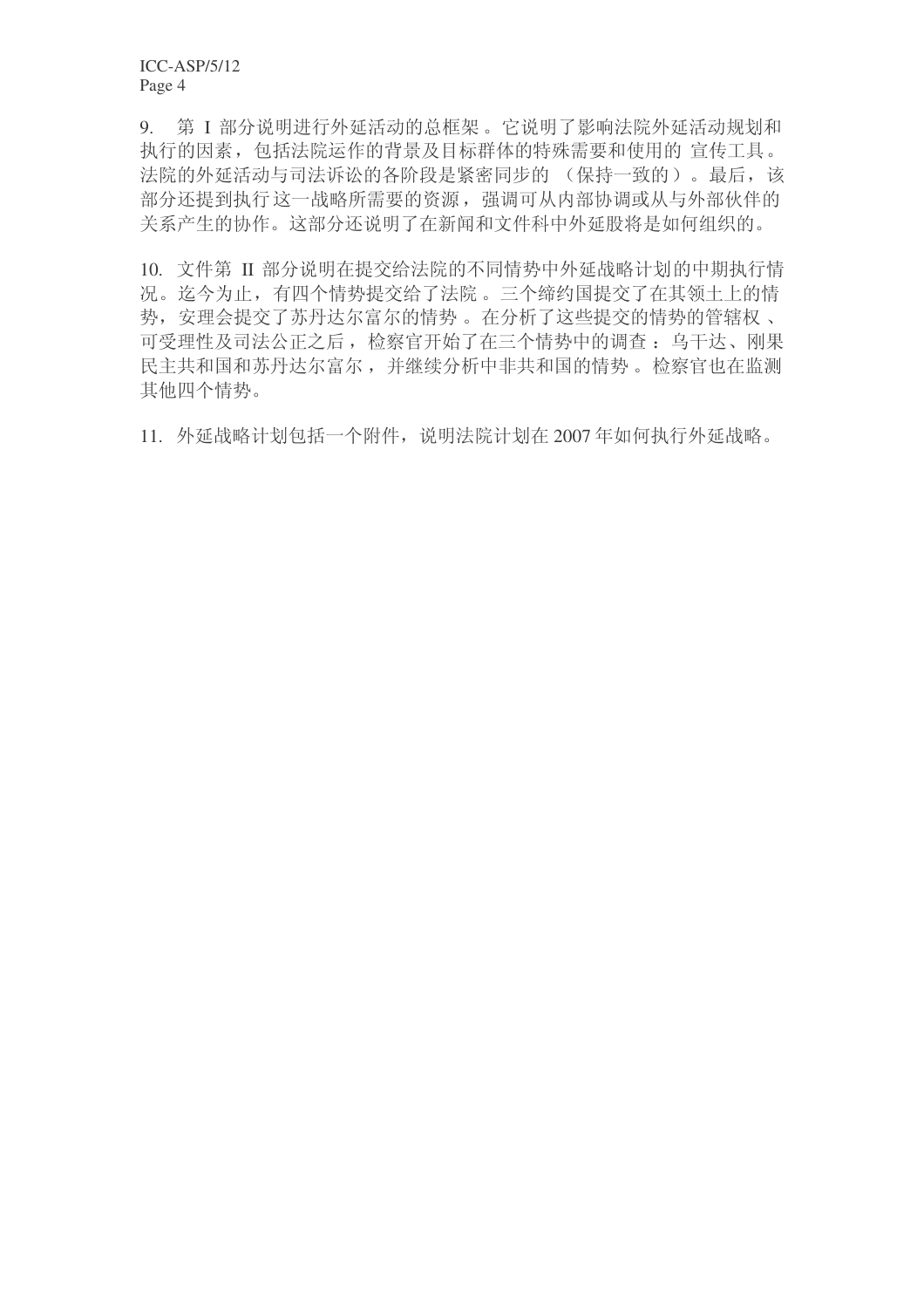# 第<sup>I </sup> 部分: 外延战略计划

### 1. 总框架

#### 1.1. 作为法院战略计划一部分的外延战略

12. 今年早些时候, 法院通过了一项战略计划, 该计划列出了法院的使命、今 后几年法院的目标以及达到这些目标的战略。 外延战略是这一战略计划的一个 组成部分。该项计划旨在特别推进战略计划中的目标 1和 2, 即确保司法质量  $B\overline{\psi}$ 使法院成为一个声誉良好、获得足够支持的机构。

## 1.2. 外延计划的目标

- 13. 为了达到上述目标, 外延计划有下列具体目标:
	- 为受影响的社区提供关于法院作用和活动的准确和全面信息:
	- 提高对法院在诉讼各阶段作用的更好理解, 以期在人群中加强对法院 活动的支持:
	- 使当地社区更多地参与法院的活动;
	- 回应受影响的社区一般表示的、以及在这些社区内特殊群体表示的关 切和期望:
	- 澄清错误信息:
	- 在受影响的社区中促讲对司法诉讼的参与和理解。
- 1.3. 外延计划的总原则
- 14. 下列总原则是法院外延计划的基础:
	- 中立性: 外延计划包括涉及社会各阶层的活动。由书记官长来制定;
	- 独立件: 外延活动必须反映法院的独立性和非政治性质。外延活动则 使关于法院及其活动的客观和准确信息得以传播。外延活动不主张也 不寻求影响和评论司法程序中各方制定的战略,即起诉、辩护、被害 人或有关国家:
	- 参与性: 进行外延活动的目的是通过在信任的基础上建立和保持持续 对话, 在受法院工作影响的人群中培养一种参与的意识:
	- 灵活性: 计划和做法必须适应情况, 特别是司法程序的各阶段和当地 文化的特点:

 $^3$ 战略计划列出了法院的三个相互关联的战略目标: 确保司法质量(根据《罗马规约》和 最高法律标准, 进行公正、有效和迅速的公开诉讼。(确保所有各方充分行使自身的权 利), 成为一个声誉良好、获得足够支持的机构(进一步提高对法院的意识, 树立对法院 的正确理解,并加强对法院的支持),以及成为公共行政管理的楷模。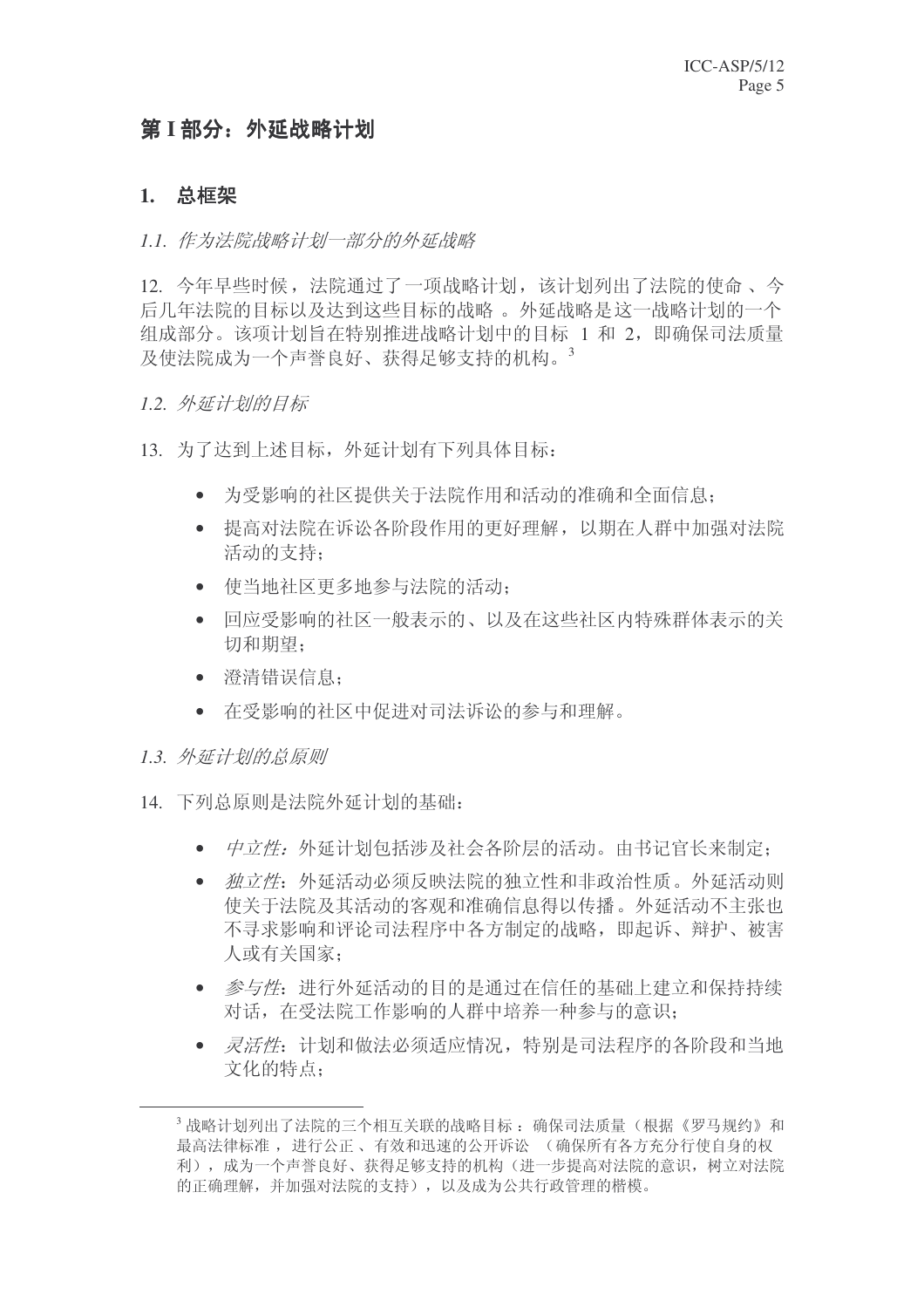> • 伙伴关系: 外延计划将寻求与当地有关各方和其他机构建立伙伴关系 的一种积极政策,以补充其在针对情势的战略的框架内讲行的可能和 适当的工作。

## 2. 影响外延战略的因素

15. 法院外延计划的制定和执行以法院运作 的背景、司法诉讼的阶段和具体目 标群体的信息需要为准则。

2.1. 运作的背景

16. 法院的外延活动将在复杂的环境背景下进行, 包括在武装冲突正进行的情 势中。管理这些活动的内容取决于每个情势。

17. 为了执行有效的外延计划, 有一些需要考虑和掌握的因素。关键因素包 括:

a) 政治背景——例如, 包括政府的结构和管理形式, 政府和其他部门支 持或反对法院活动的程度:

b) 社会经济和文化背景——可包括在受影响的人群中对法院了解的程 度、各种不同当地(口头和书面)语言的存在,共同使用的交流方式,受 教育的程度:

c) 后勤方面的考虑 ——包括道路和运输条件及设施、环境挑战、当地通 信基础设施的条件(电话、因特网、卫星)及能源网:

d) 司法背景——国家司法体系和当地司法机制, 当地检察官、法官和律 师的社会地位:

e) 安全——当地人群、法院工作人员以及伙伴和中间人的安全必须在 因 法院工作要求其在场的环境中 执行任务时予以保证, 对法院在某种特殊形 势中活动的认识可能还对总的安全形势以及特别对被害人和证人产生影 响:

f) 媒体——在受到一种情势影响的地区和/或国家中, 一个稳定媒体网络 的存在以及媒体对法院活动的歪曲和错误报道及媒体专业人员对法院的一 般了解对外延活动的规划和执行 均有着极大的影响。法院将鼓励当地记者 和驻在海牙报道法院问题的记者之间 加强联系, 以便使得他们能够交流观 点和信息,

g) 支持法院工作的当地网络的存在 -- 法院的外延活动可以得到强大的 当地通信网络和积极的民间社会的支持。相反, 法院也可能遇到一个两极 分化的民间社会。与在有关国家运作的国际组织发展和保持良好关系是至 关重要的。其他关键利益攸关者也可能对一项有效外延计划的执行提供重 要支持。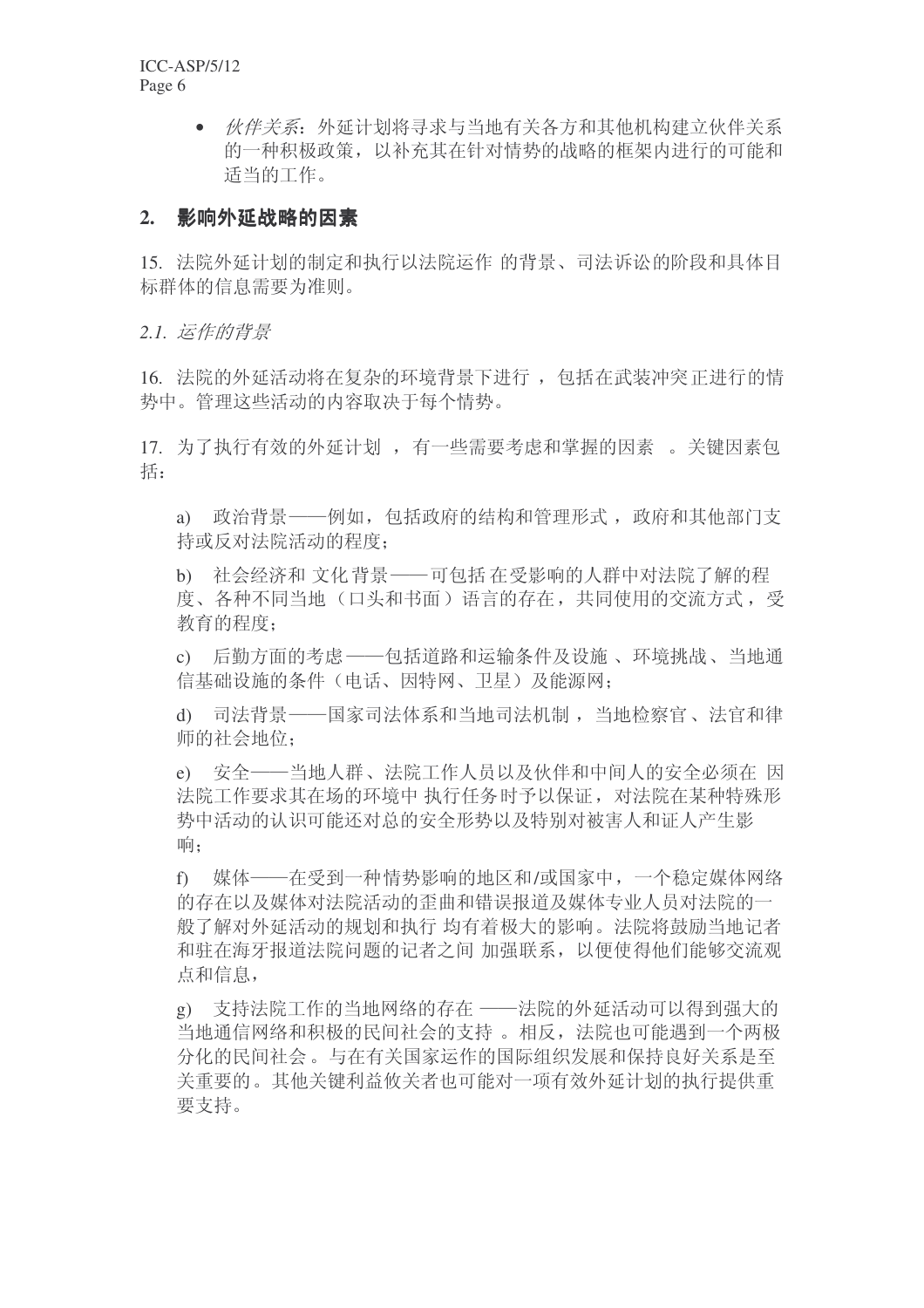2.2. 目标群体

18. 法院必须为共同的目的与不同的受众进行交流, 并考虑特殊群体的特点和 需要, 使其信息和外延活动与此相适应。在法院进行运作的情势中, 某些个人 和/或有组织的群体可能成为法院讲行的外延活动的自然重点, 这或是因为这些 处在调查中的情势 直接或间接地 涉及到他们; 他们对法院的使命有特别 的兴 趣、或他们在其社区中有重要职位(即社区首领,传统、宗教和当地首领,非 政府组织领导人),或处在社会一级(即媒体)。其他潜在受众可能对了解法 院有一种专业兴趣(例如法律专业人士、国家司法体系成员、国际组织代表、 地方当局),因为他们可能直接参与法院的工作。下面的目标阶层未以任何特 殊顺序列出。这一清单提供了可能需要法院进行外延活动的各种不同类型的受 众。然而, 这一清单包括了将永远是法院外延计划的目标的群体 。例如, 这些 包括一般公众:国际、区域和当地媒体、民间社会和学术界以及需要对其采取 灵活和适应性做法的群体, 如被害人、妇女、儿童和青年, 以及移民社群中的  $\Lambda$ .

2.2.1. 一般人群

19. 满足一个国家或受法院工作影响的地区一般 人群的信息需要是一项外延战 略的关键组成部分。目标对准法院进行活动的国家的一般人群 可加深外延战略 的影响。另外,通过首先面向一般公众还可接触相当多的具体目标群体。

2.2.2. 国际、区域和当地媒体

20. 国际、区域和当地媒体对广大人群有极大的影响,而因此是外延活动的主 要目标,因为他们可使法院接触最多的人民。确保为媒体提供准确的信息是对 付关于法院及其活动进行错误报道所必需的。

#### 2.2.3. 非政府组织和民间社会团体

21. 非政府组织和民间社会 团体可参与广泛的各种活动并代表 他们的社区或选 民的不同利益。他们可对受影响的社区施加相当大的影响, 并成为与这些受影 响的社区进行交流的重要渠道。具有广泛草根基础的民间社会团体可以协助法 院接触更广泛的网络。

#### 2.2.4. 被害人

22. 被害人在法院的工作中起着中心作用, 但他们不一定能接触大众媒体和其 他信息来源。洪院的活动可能还需要根据 识字的程度或个人和群体所在地点的 可接近程度这样的因素进行调整。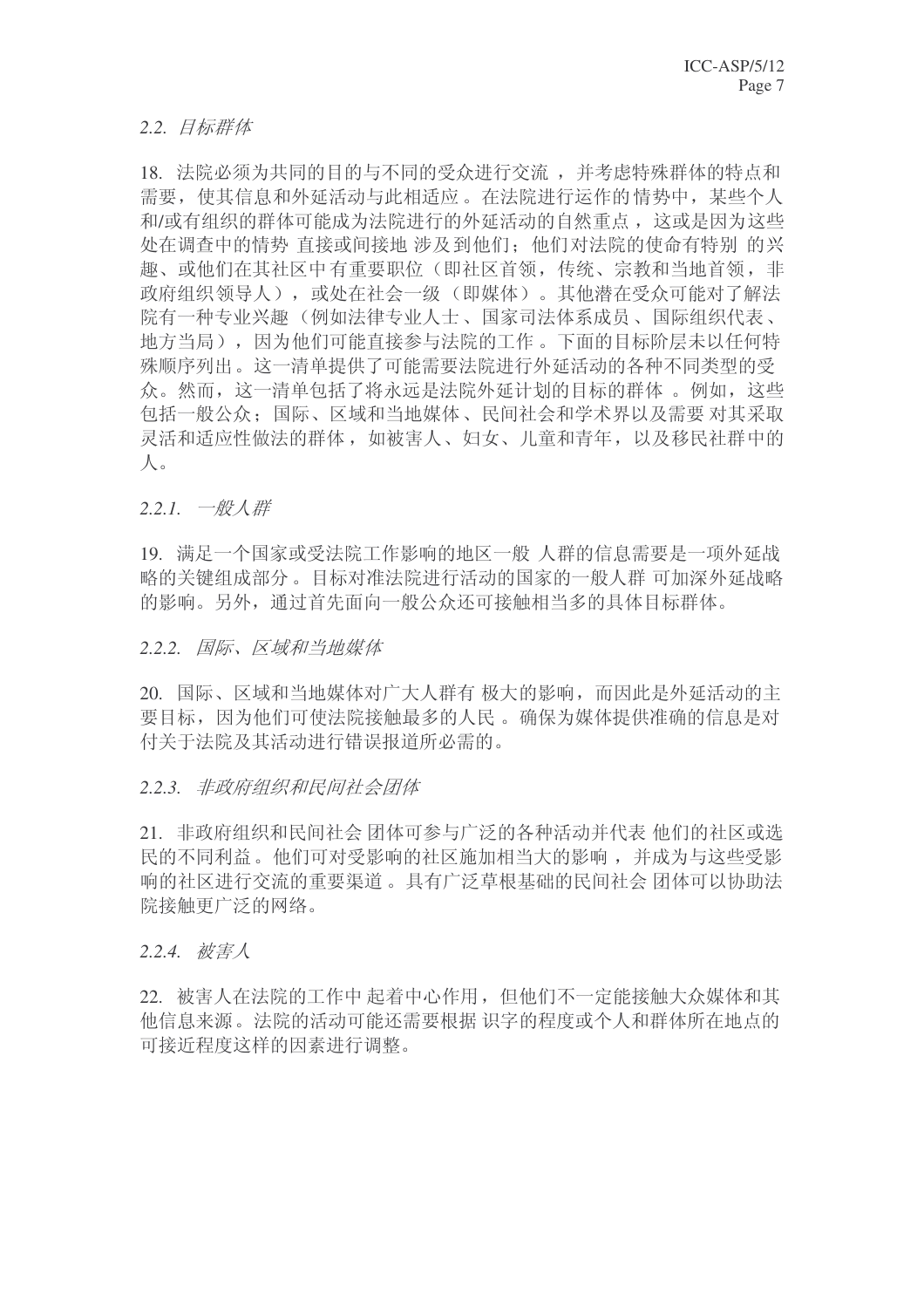#### 2.2.5. 政府/反对力量

23. 政治领导人在决定一个国家对法院的态度以及最终提供合作的程度 上起着 关键作用。因此, 执行及立法和执法机构在其各自的社会中 在促进和执行法治 方面可能发挥作用。

#### 2.2.6. 传统和宗教领袖

24. 传统和宗教领袖以及其他社区首领在其社区中往往受到尊重并发挥影响 。 鉴于此, 他们对法院来说是重要的对话人。

2.2.7. 妇女

25. 妇女往往特别受到冲突形势的影响,并且可能有着特别的关切和信息需 求。法院可能要在妇女很难获得公众信息的情势中运作,并且因此将需要制定 接触妇女和确保她们能参与法院诉讼而制定有针对性的战略。

#### 2.2.8. 儿童和青年

26. 儿童属于冲突的最脆弱的被害人。儿童和青年在某种冲突中可以发挥双重 作用——既作为行为人又作为被害人。为了接触这一阶层和使其能够参与, 需 要制定具体的战略。

2.2.9. 难民和内部流离失所的人

27. 难民和内部流离失所的社区可以集中许多被害人及其他社会上无权势的社 区。远离他们的家乡居住 (或是在难民营中或是分散在这个国家的整个领土 上), 他们可能是特别脆弱的, 并与通常的信息来源隔绝。

2.2.10. 法律和学术界

28. 法律和学术界可能对其他群体对法院的认识和了解产生重要影响。学生群 体可与教授和影响决策者的律师在基层一级作为舆论领导者进行工作 。律师、 司法官员和司法界也可以在法院的诉讼中潜在地发挥直接作用。

2.2.11. 参与过或正在参与敌对行动的人

29. 参与冲突的人既需要一般性又需要具体的信息。因其参与敌对行动, 他们 被其家庭和/或其所属的民族群体所谴责, 他们代表社会中一个多变的阶层, 因 而可能是重大不稳定的根源。

2.2.12. 移民社群

30. 移民社群往往与其原籍国家保持着重要联系以及有时可能被看作是有权威 性的消息来源。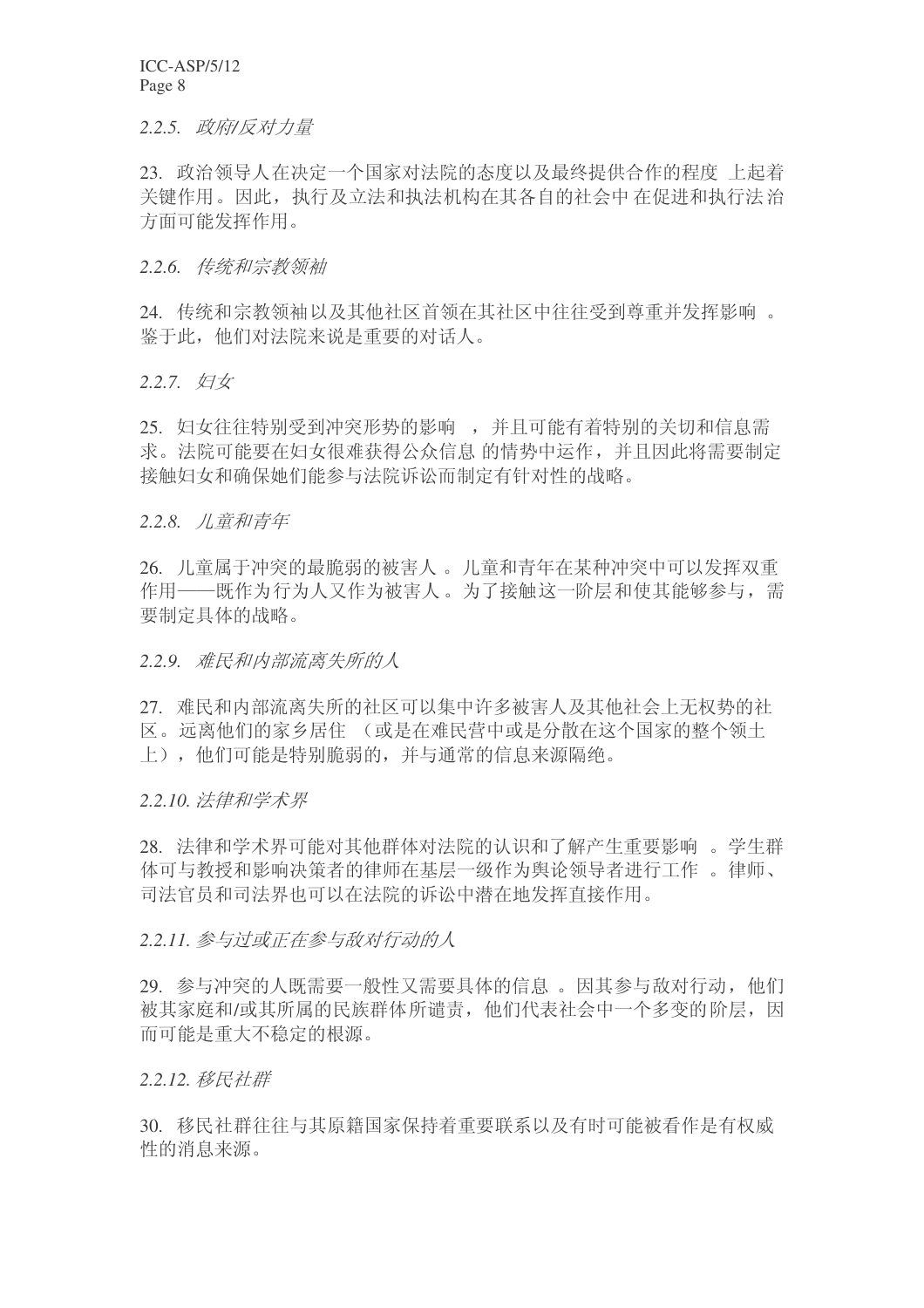### 2.2.13. 有情势国家中的国际组织和外交界

31. 国际政府间组织,特别是联合国,以及外交界是有情势的国家的社会中的 关键参与者。他们的作用特别重要,因为他们还为有情势的国家的各种当地项 目提供援助并有时提供资金。

#### 2.3. 司法程序的阶段

32. 法院的司法诉讼由六个不同的阶段组成: 分析、调查、预审、审判、上诉 和执行<sup>4</sup>。外延活动的范围和性质在受影响的社区中将与法院活动的阶段相话 应。为了规划和进行外延活动的目的,还在针对情势进行了一般性工作和针对 一个特别案件进行的工作的外延活动之间做了进一步区分。如在 2006 年 1 月 17 日, 预审分庭在其决定中所说明的, 《情势[...]一般以时间、领土以及在某 些情况下以个人参数来界定,如自 2002年7月1日起在刚果民主共和国领土上 发生的情势....",而"案件[...]句括具体发生的事件, 在这些事件中看来由一 个或多个确定的嫌疑人犯下了一种或多种在法院管辖权内的罪行…"

2.3.1. 与情势有关的外延

33. 与某一情势有关的外延涉及在所有司法阶段中开展的活动。

34. 在分析阶段, 利用公共来源, 将有关该情势的背景、潜在挑战和机会、现 有的通信网络、潜在的伙伴和目标阶层的网络的一般信息汇集在一起。

35. 在调查和预审阶段, 将尽量广泛地提供关于法院及其活动的客观和准确信 息, 外延和宣传相结合的努力应集中于解决现有的关切和不实报道 。初始信息 应该集中于关于法院的基本信息, 包括其各机关的不同作用以及法院如何进行 工作的程序性问题。每项工作必须是为了与受影响社区中的关键各方以及可能 参与法院工作的部门建立联系并建立有效的沟通渠道。 确定接触不同目标群体 的最有效方法以及确定他们主要的问题和关切,并找到潜在的伙伴。一般性外 延工作将辅之以针对被害人的具体信息。

36. 这些活动将在针对某一特别案件讲行工作之外而继续的。

2.3.2. 与某一特别案件有关的外征

37. 与某一案件有关的外延活动将在发出通缉令之后启动。

38. 在发出通缉令和随后进行的逮捕之后, 要采取一种更集中的交流方式, 这 将包括制定专题无线电广播节目、关于法院使命的范围和局限性以及其他有关 问题的讲座或研讨会。

<sup>4</sup> 提议的 2006 年方案预算, 国际刑事法院罗马规约缔约国大会正式记录, 第四届会议, 2005 年 11 月 28 日至 12 月 3 日, 海牙 (国际刑事法院出版物, ICC-ASP/4/32), 第 Ⅱ 部  $\hat{H}$  B  $(5)$ <sub>o</sub>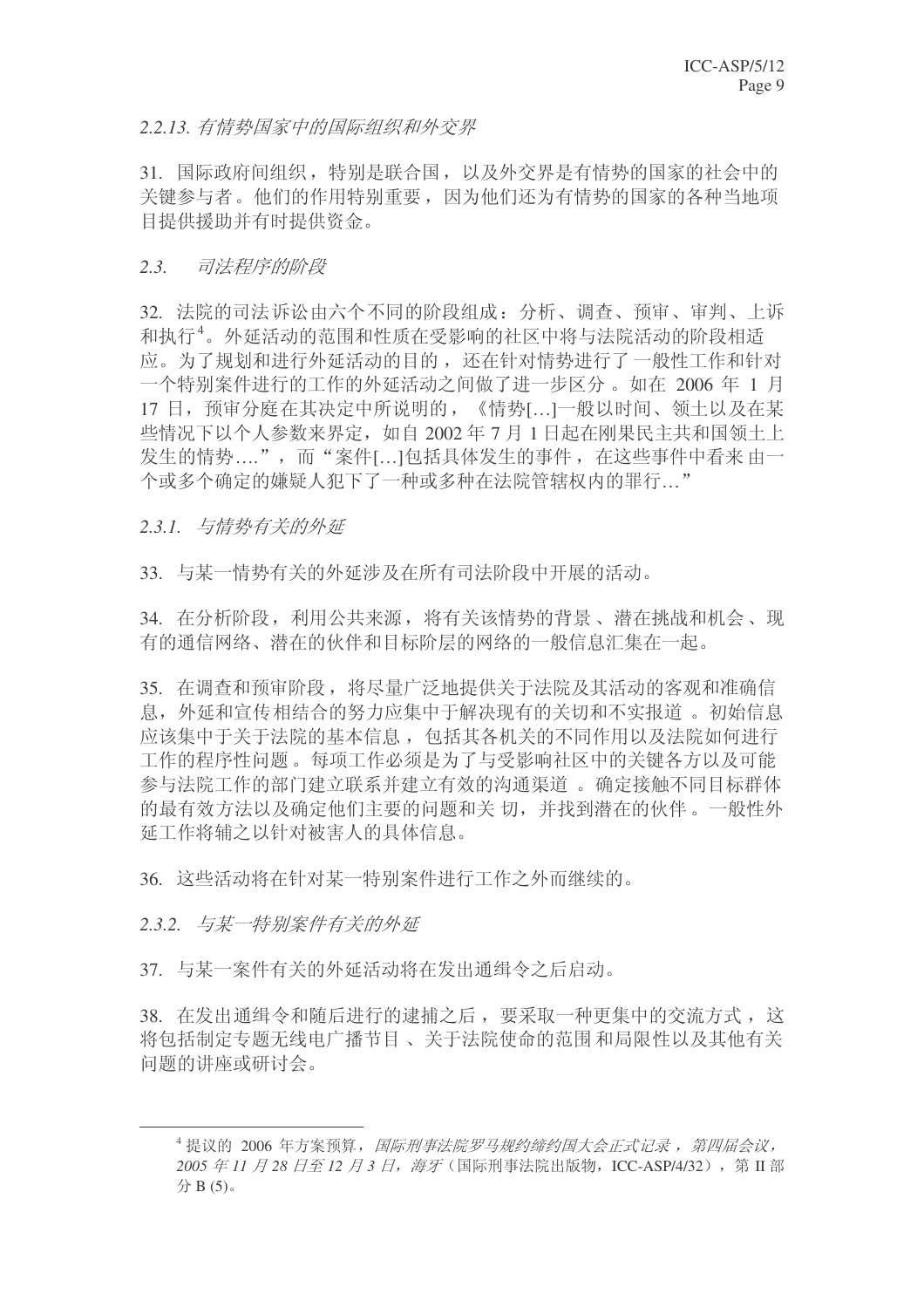39. 首次出现为进行具体外延活动提供一次机会,包括但不限于在总部和在有 情势的国家与当地记者举行的新闻发布会, 国际和当地媒体采访法院官员, 解 释司法诉讼和将遵循的步骤,并组织重点是说明程序步骤的当地活动。

40. 确认指控的听讯是司法阶段的一个重要时刻, 因此需要确定和执行一项具 体的宣传运动。关于这一阶段的关键信息可以强调在确认指控期间,所有诉讼 的有关各方(即检察官办公室、辩护方和被害人)均有机会表示各自的观点。

41. 审判一旦开始, 在调查和预审阶段开始的活动将继续, 但外延工作的重点 将是确保 对审判的宣传, 并使广大公众特别是受影响的社区可以参与司法诉 讼。

42. 这将涉及通过法院的网站以及必要时建立视频连结或利用卫星手段转播诉 讼。还需要准备审判摘要并通过法院网站、CD-ROM、印刷材料、当地媒体和 当地民间社会群体向广大公众散发。

43. 在审判阶段, 另外需要做的工作将是向被害人提供关于赔偿的信息, 因为 这一问题可能会提到法院。

44. 在上诉和执行阶段, 外延活动的重点一般是公布判决 和赔偿决定以及以有 关社区可以理解的格式向他们提供关于刑期和未来羁押的信息。正如在审判阶 段的情况一样,另外需要做的工作将是为被害人提供关于赔偿的信息。

2.4. 信息

45. 在开展其外延活动时, 法院必须努力使用活应不同受众的清晰和前后一致 的信息。制定了下列准则以协助法院起草在其外延活动中的信息。

46. 与信息主题和目的有关的一般准则:

- 信息的措辞要最大限度地扩大对法院的理解和支持, 管理期望, 并将 法院置于作为广泛国际司法体系一部分的背景之中;
- 信息的主题应当是关于法院特性以及法院运作的背景, 例如强调法院 的司法作用, 其诉讼的公平、效率和公正性, 以及法院了解其积极进 行工作的环境并会对被害人做出回应:
- 信息应针对具体的受众, 考虑到他们的多样性和特殊信息需要以及他 们的信仰、态度、意见和文化背景;
- 尽管重点和细致程度将 因受众不同而各异, 信息也必须是前后一致 的:
- 信息应该解决受众关切的问题。特别是当发出的信息作为一种双向交 流讨程的一部分时, 这一点特别重要:
- 信息的使用必须要回应具体情势的要求、不可预见的情况和随后的舆 论趋势: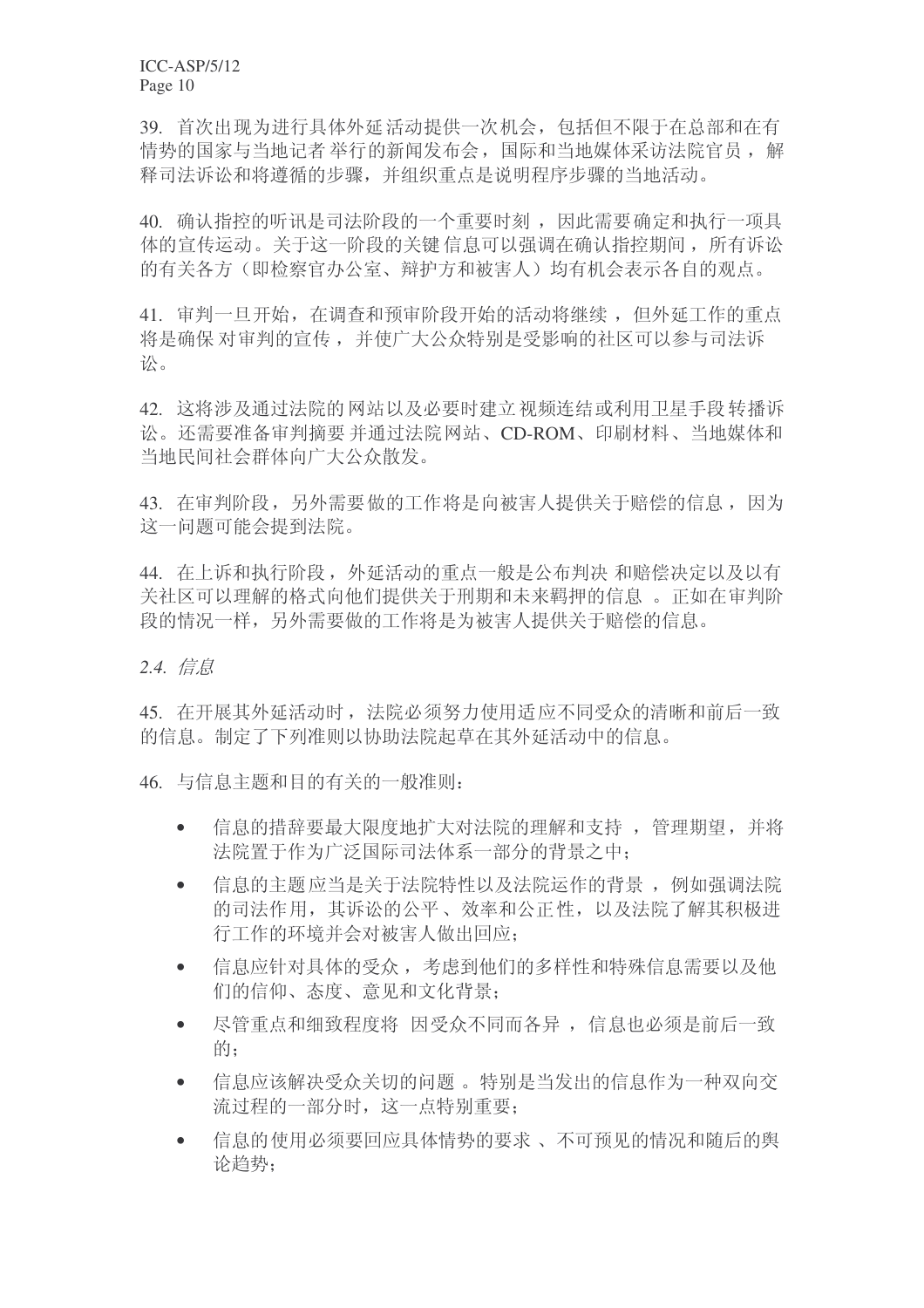- 一旦确定了关键信息,这些信息应持续地在不同的司法阶段发出, 以 帮助加深基本想法并提高对法院的认识:
- 对信息进行定期审议和改写, 作为与受众和伙伴在实地进行双向交流 过程的一部分,而且是从这样的群体所收到的反馈的结果。
- 47. 与形式有关的准则:
	- 信息应是准确而简洁的, 以便对非专家受众是能理解的:
	- 由于法院经常处理复杂的程序和法律概念, 必要时信息应附有对背景 的解释:
	- 如果因各机关的不同作用而需要发出不同的信息,有益的做法是解释 为什么并解释各机关的作用以减少混乱。

#### 2.5. 宣传*工具*

48. 可以使用广泛的 宣传工具和技术去接触上面列出的各种目标群体, 要考虑 所进行活动的背景。要以灵活的方式使用宣传工具以在复杂和各异的环境中回 应每个目标群体的知识和认识水平。下面列出的清单也不全面,但说明了法院 可能用于宣传工作和回应所确定的信息需要的特定宣传工具和技术。

### 2.5.1. 对一般公众的宣传工具

49. 达到最广大受众的最有效工具, 包括例如无线电节目、电视纪录片和大规 模的宣传页及招贴画运动:剧院戏剧:以及为那些能使用因特网的受众来说一 一法院的网页。法院的实习生和来访专业人员计划使得法院能够从法院进行业 务的国家以及缔约国和非缔约国召讲人来在法院工作。一旦回到原籍国, 这些 人可能成为在当地传播关于法院知识的宝贵资源。

#### 2.5.2. 对国际、区域和当地媒体的宣传手段

50. 具体的宣传方式将取决于媒体的类型 (无线电、电视、文字记者等), 其 核心受众(国际受众, 在一个受影响的地区的一般人群等)以及有关地区。定 期新闻发布稿和概要,采访发言人、新闻发言人或必要时法院官员举行的记者 招待会、针对媒体的培训模块,发展当地媒体的创意、研讨会和讲习班、纪录 片以及关于法院和/或关于与某一特别情势有关的法院诉讼的信息是面向媒体的 某些宣传手段, 目的是澄清关于法院的错误信息并尽可能地接触广大受众。

# 2.5.3. 对非政府组织和民间社会团体的宣传方式

51. 宣传工具可包括与非政府组织 和民间社会代表举办研讨会和讲习班。讲习 班的具体目标和主题可各有不同,但是都应包括关于法院使命及基司法诉讼的 基本信息。某些研讨会可重点强调和澄清某些法律概念,而其他研讨会则将培 训参加者使他们再就与法院有关的问题培训其同事。法院在实地的工作人员将 发展并保持与这些团体的关系。除了在实地举办的研讨会和圆桌会议之外, 当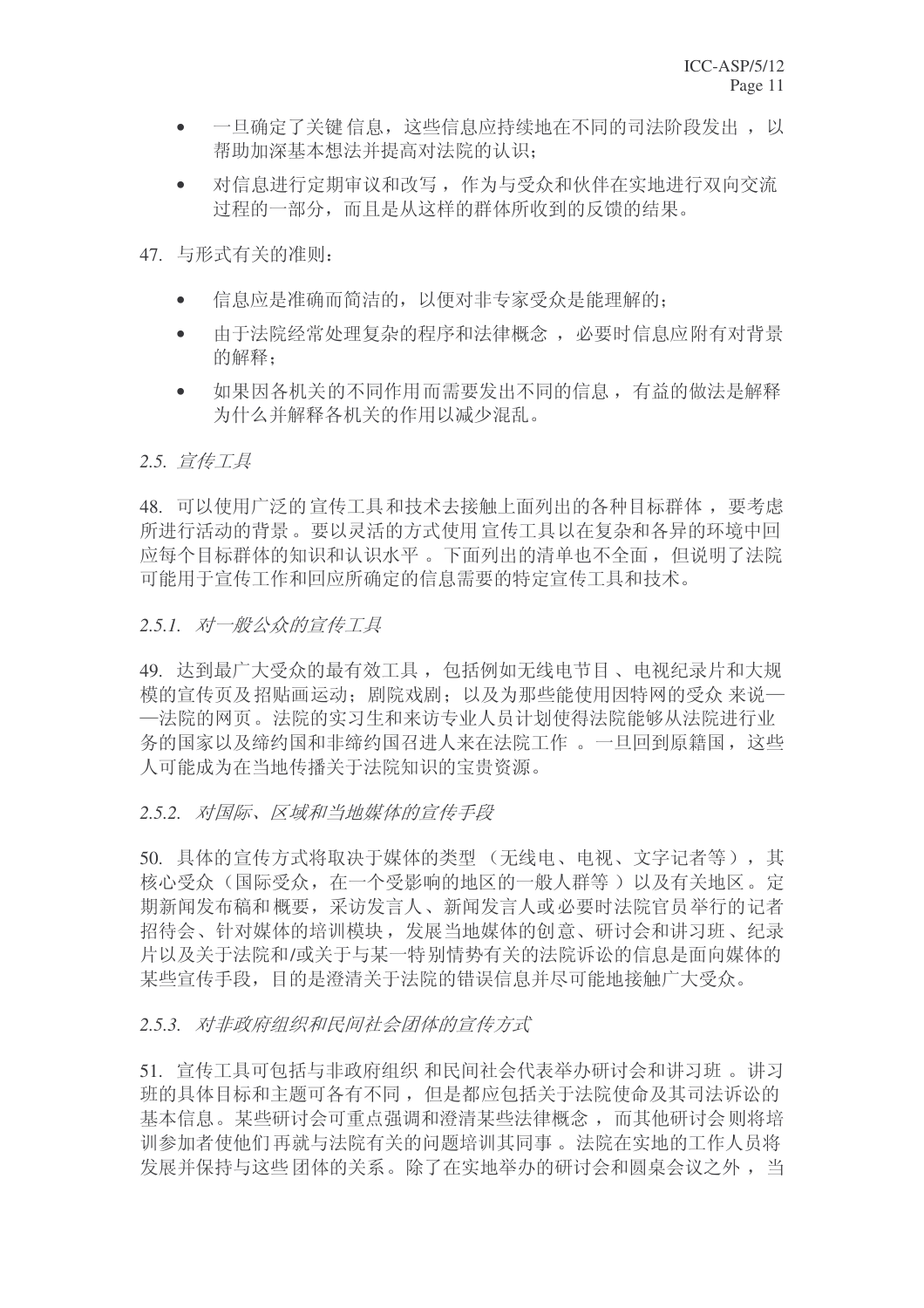地非政府组织的代表参观法院是保持与民间社会组织代表定期对话的重要工 具。相关的关于能力建设的培训和分享经验的讲习班也是用来针对非政府组织 和民间社会团体的工具。传单和其他有关信息产品也是向非政府组织和民间社 会团体传播信息的手段。与某国家有关的司法诉讼的录像资料特别重要,因为 人们能亲自参加审判。通过录像,可以向受影响的社区传达审判实际上在海牙 如何讲行的一种感觉。

#### 2.5.4. 对被害人的宣传工具

52. 用以接触被害人的宣传手段可以包括: 在被害人群体之间或在为被害人工 作的组织和为与被害人有关的问题工作的法院办公室之间建立联系 。在准备针 对被害人的信息性材料时应与被害人代表磋商,以便确保被害人可以得到这些 材料并可包括小册子、宣传海报、漫画、无线电节目及讨论/培训研讨会。这些 产品应在示范性被害人群体中讲行试验,以确保这些材料对这些群体来说有文 化上的敏感性并能满足其信息需要。强调和解释《罗马规约》规定的被害人权 利的专题研讨会和讲习班应该是对一般信息性会议的补充。这些会议提供关于 法院作用、使命和司法诉讼的基本情况。

#### 2.5.5. 对政府/反对力量的宣传工具

53. 潜在的宣传工具可包括为有选择的代表举办的有针对性的培训班, 散发 书面材料及与外延和法院代表单独举行的会议, 特别重要的是, 如果可能, 有 来自海牙的法院官员的参与, 他们可以与有关中央政府和地方政府的代表举行 会议,因此可直接介绍正在进行的法院活动并促进观点的交流。

#### 2.5.6. 对传统和宗教领袖的宣传手段

54. 有效的技术可包括讨论、同行培训和文字出版物, 重点是提供关于法院及 其活动的一般情况, 并回答提出的特别问题。正如在所有情况下一样, 信息必 须仔细选择并具有文化上的敏感性。为这一目标群体举办的培训班应提供关于 法院及其使命的一般情况, 以及国际刑事司法与当地和传统解决冲突的司法模 式之间区别的讨论, 并应为这些群体提出问题和表示关切提供充分的机会。这 样一种方式将协助法院从当地的理解和经验中获得知识。

#### 2.5.7. 对妇女的宣传手段

55. 宣传技术可包括通过现有的致力于妇女特殊问题的经济、社会和文化政治 团体传播信息, 使用的技术可包括妇女和妇女团体的会议、培训讲习班及招聘 妇女教育者。信息性产品除关于法院的基本信息外, 应强调《罗马规约》中与 性别有关的规定。

#### 2.5.8. 对儿童和青年的宣传工具

56. 宣传手段可包括建立与儿童机构、在二级和三级机构中的现有俱乐部及有 广泛基础的儿童和青年小组联盟的网络。可为这些小组的成员举办讲习班,以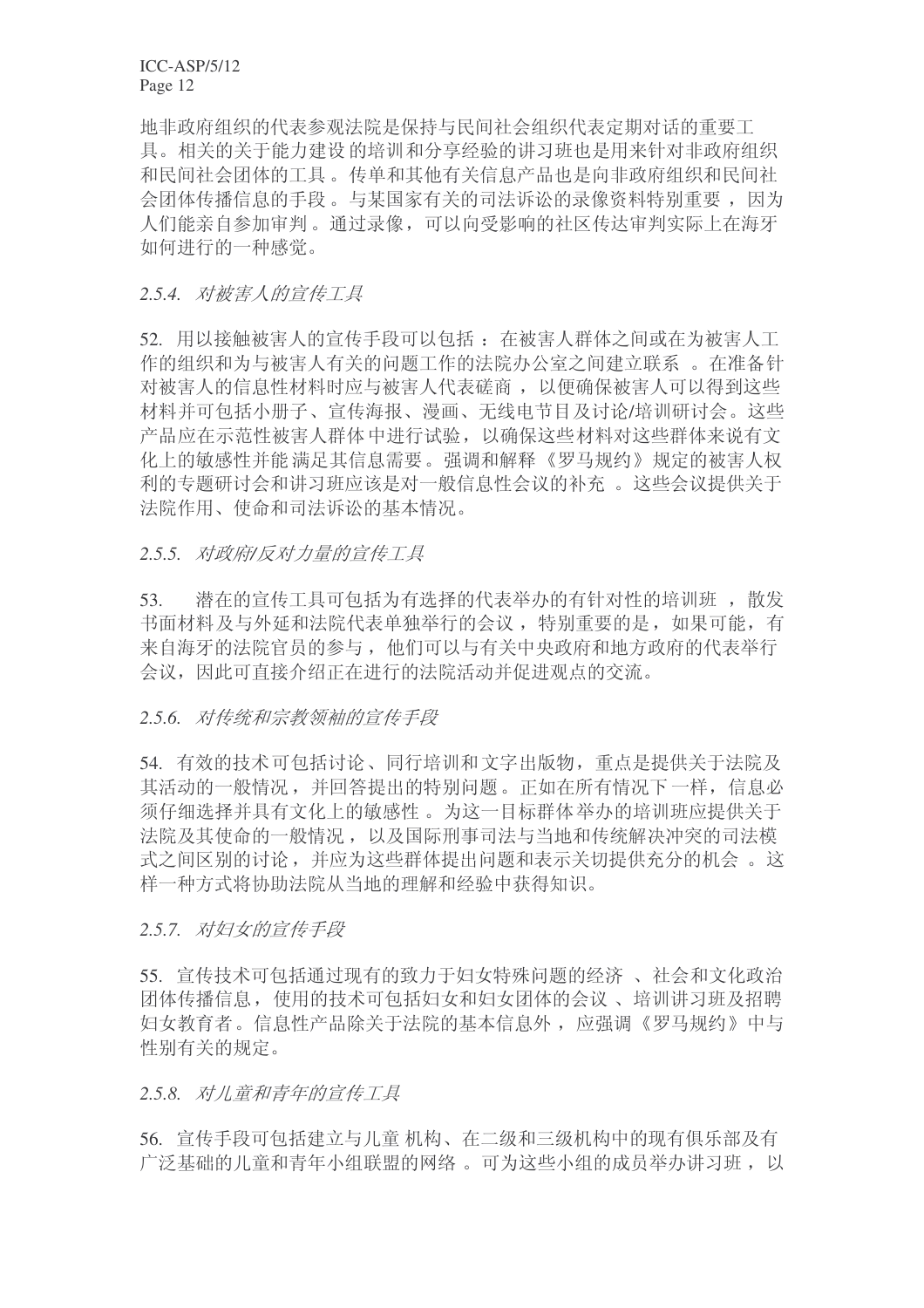提高他们传播关于法院的信息的能力。宣传的方法可包括儿童喜爱的小传单、 辩论和测验比赛。

2.5.9. 对难民和内部流离失所的人的宣传工具

57. 宣传工具应因有关群体的所处地点和组织而异, 例如包括这一群体是否是 分散居住或是居住在难民营中(应考虑难民营现有的组织结构)。丁具还可包 括无线电广播、散发书面/有画面的材料、在市政厅大规模的情况介绍会, 有重 点的小组讨论以及同行培训讲习班。应寻求与国际难民组织及为内部流离失所 的人工作的机构合作。

### 2.5.10. 为解决法律和学术界问题的宣传技术

58. 宣传手段可包括详细的书面宣传材料、与法院专家在特殊领域的会议, 专 题公共讲座、研讨会、圆桌讨论会和辩论。法院官员向大学、思想界群体及学 术界的情况介绍会和讲座是接触法律界和回应他们特殊信息需要的重要工具。

2.5.11. 对已参与或正在参与敌对行动的人的宣传工具

59. 接触这一目标群体可能涉及使用下列宣传手段: 专题无线电广播节目、允 许就法院的诉讼展开对话和讨论的研讨会和情况介绍会。有选择地为个人制定 "培训培训者"类型的计划来作为同行教育者是面向这些群体的另一个有效的 宣传工具。

2.5.12. 针对移民社群的宣传方式

60. 根据移民社群的所处地点和情况, 比较适合的工具可包括会议、非正式圆 桌讨论会、散发书面材料及用网络讲行的宣传。

2.5.13. 对驻在有情势的国家中的国际组织和外交使团的宣传工具

61. 在法院总部和必要时在实地与政府间组织及外交使团的代表的定期会议、 圆桌会议和研讨会是针对这些群体的有效宣传工具 。 法院官员到实地的访问也 可帮助这些人了解法院的工作和活动。信息性材料可通过这些目标群体现有的 渠道散发。

**2.6.** 评价

62. 可以两种方式对取得法院在外延计划目标方面的成功进行评价:

- 1. 衝量在执行每个情势中的行动计划中的成功。这一方式的基础将是如 期完成的每个行动计划,并提供在行动计划一级已制定的最量化的指 标(见附件I)。
- 2. 分析外延活动的影响, 依靠民意测验、普查、短期和中期评价报告及 法院外延小组在实地及由非政府组织收集的资料。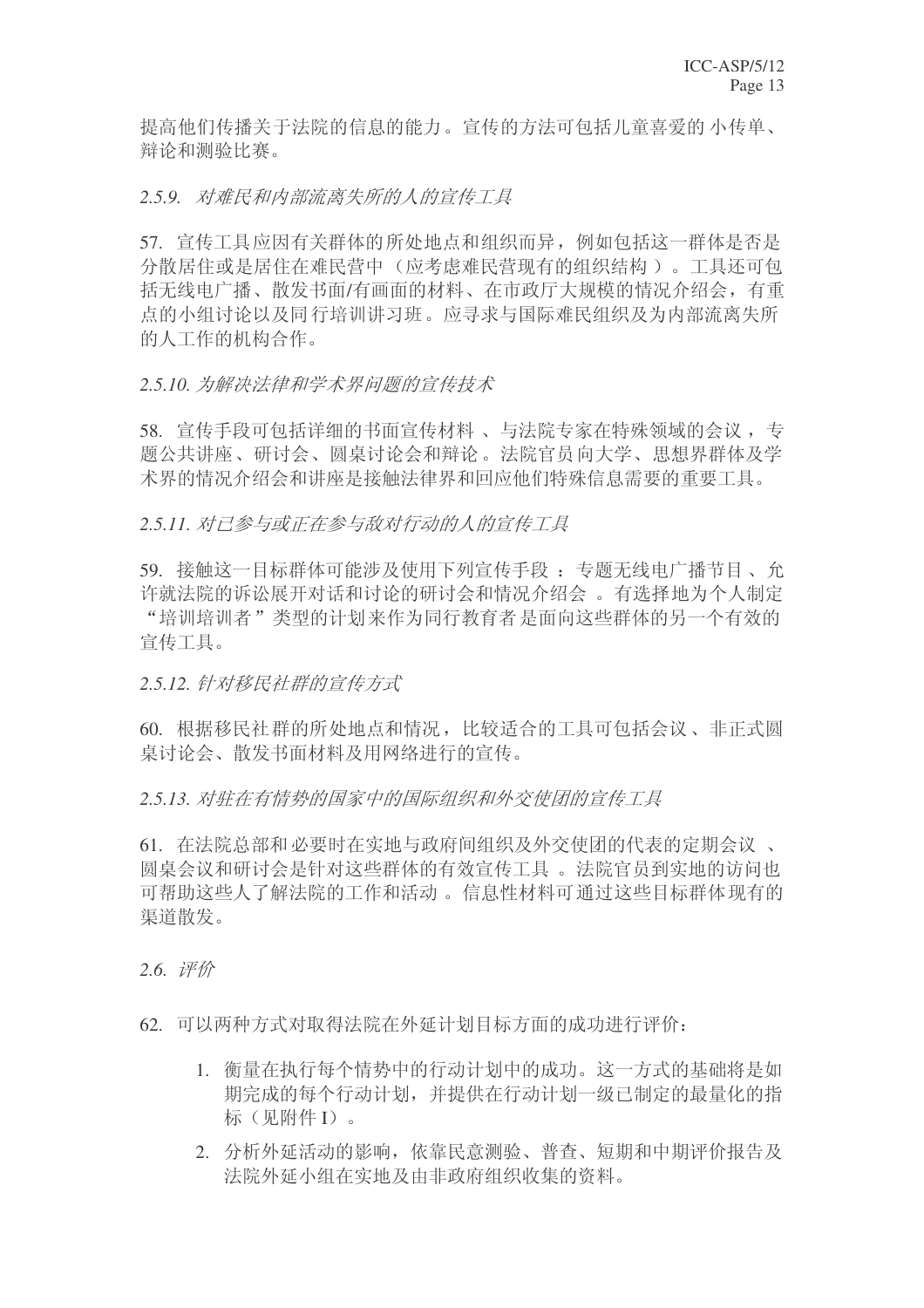### 3. 执行

3.1. 使努力的效果最大化

63. 为了使外延活动的效果最大化, 外延计划将确保内部协调并将重点放在建 立和保持伙伴的网络方面。

3.1.1. 内部协调

64. 书记官处的新闻和文件科负责制定和执行法院的外延计划, 执行外延活动 需要书记官处不同科和司之间的协调和磋商, 包括被害人和律师司及法院的其 他机关, 以确保发出全面和协调的信息和有效地使用资源。

65. 法院对外联络活动的总协调, 即对外关系、宣传和外延, 是对外联络小组 的责任。对外联络小组由法院每个机关负责这些领域的代表组成,由院长会议 主持。各机关在外延事务方面的联络和协调由对外联络小组予以保证。

3.1.2. 与伙伴和中间人一起工作

66. 虽然进行外延活动的首要责任在法院, 但外延计划还将依靠伙伴和中间 人。建立伙伴关系对通过文化上适宜的中间人,特别是在由于缺少资源、后勤 或其他限制因素或安全原因法院工作人员不能接触广大公众的地方对深入更广 泛的当地人群是重要的。发展伙伴关系还将下放传播信息的权力,并通过支持 当地开展的活动和/或建立的网络,提高广大人群对法院有关问题的认识。在选 择和与伙伴或中间人一起工作时, 须谨慎地考虑书记官处制定的选择标准, 以 避免潜在的风险, 例如包括传播不好的和不完整的信息, 以及伙伴或中间人被 看作是代表法院在说话或行动。

67. 将做出各种努力促成和推进与伙伴和中间人的有效关系,,确保信息的质 量,并最大限度地扩大潜在的效益,包括:

- 与伙伴举行情况介绍会和情况汇报会;
- 提供纸质或简化宣传册的数码版本、宣传单及情况介绍单,以及声像 材料:
- 定期发送关于法院活动的最新情况并经常保持不断地发出信息:
- 定期举办培训班, 以保持关于法院信息的准确性 和在发展通信和网络 技术方面的能力建设。
- 68. 在法院确定的外延战略的框架内, 与当地伙伴协调外延活动是必要的。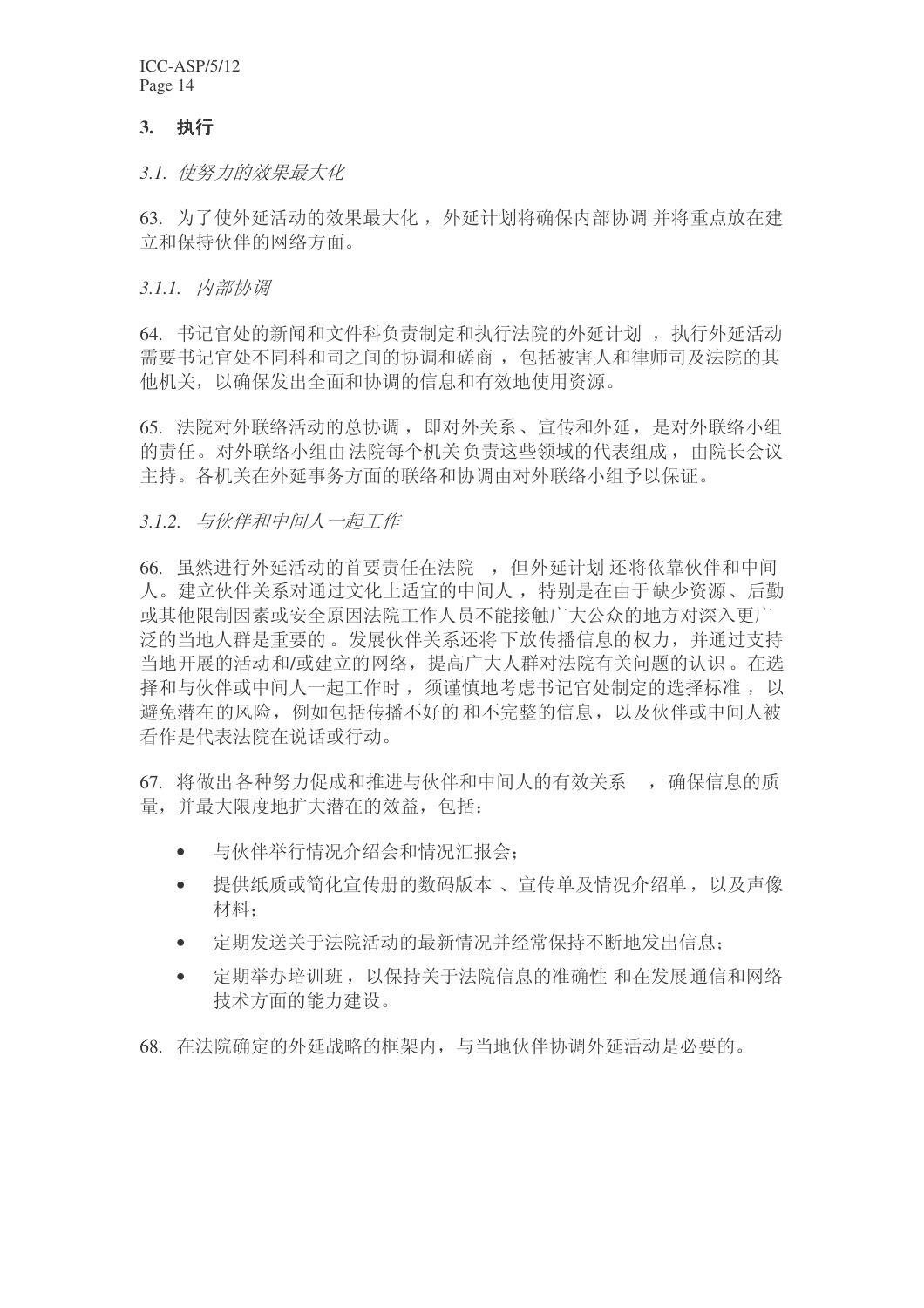#### 3.2. 资源需求

69. 外延活动由书记官处的新闻和文件科内的新闻股进行。然而,为了达到所 提议的目标和充分执行战略计划,应在新闻和文件科内建立一个常设的外延 股。

70. 外延股将由法院总部的编内人员及将进行核心外延活动的实地办事处的工 作人员组成。作为补充的相对少量的总部工作人员将监督各机关和办公室在规 划和执行活动方面的协调: 制定总战略并监督外延计划的执行。每个新情势将 意味着要建立一个新的实地办事处和招聘实地工作人员。 外延股在进行其工作 时, 将与书记官处的新闻股紧密合作。

71. 所需要的人员资源可因外延活动的具体情况和复杂性而不同。然而, 提议 在总部和实地办事处所需要的基本资源如下:

#### a) 总部

72. 在总部, 外延股将围绕下列职能组成:

73. 外延协调员: 他/她将监督在实地的活动, 在与法院各机关和司的协调中, 他/她将界定外延计划的战略层次。协调员还将作为实地办事处和总部之间的联 络官员, 也将负责管理外延计划预算。

74. 外延干事: 外延干事将协助外延协调员协调内部和实地 的外延活动, 并确 保总部和实地办事处之间的持续信息流。 外延干事将为实地工作人员和广大公 众准备关于外延活动的每周/双周情况介绍材料。

75. 庭审外延/准法律干事: 外延/准法律干事将关注审判程序, 起草每周摘要: 为案件的情况介绍及公布的与案件有关的所有信息添加新内容。

76. 财务和行政助理务和行政助理将建立和保持外延股的档案、协助 编制外延预算、为当地所需物品及为外延的目的所所需要的设备准备采购申请, 并执行管理该科的行政程序。

#### b) 实地办事处

77. 为外延的目的, 实地办事处应能被一般公众和特殊群体所看到和接近。如 前面所提及的, 管理外延活动的做法取决于每个情势。

78. 实地官员将围绕下列功能组成:

79. 实地外延和媒体协调员: 在总部外延协调员的直接监督下, 实地外延和媒 体协调员将评估外延活动的方向及法院外延计划的有效性 并就此向总部提出建 议。还将负责设计和执行在有关国家的外延活动。实地协调员还将负责制定和 执行当地的新闻媒体战略并就此向总部提出建议,并将作为法院在实地的发言  $\Lambda$ .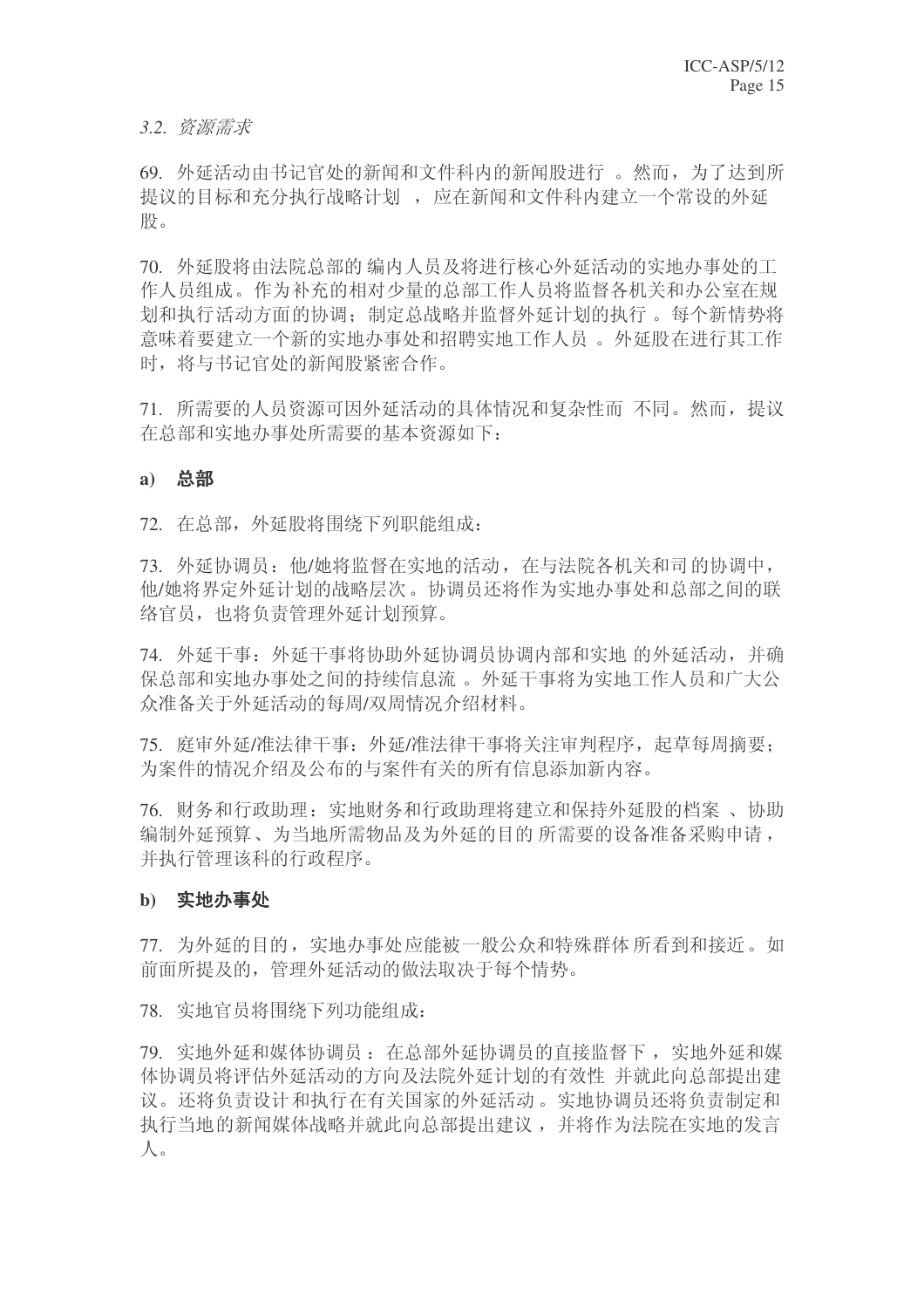80. 实地外延和媒体干事: 作为实地外延和媒体协调员的副手, 实地外延和媒 体干事将协助协调员完成上面说明的所有任务。

81. 实地外延助理: 实地外延助理将为实地协调员提供 愿与法院实地办事处建 立伙伴关系的具体小组的背景情况, 协助协调员起草项目建议报告, 并协助实 地协调员建立和加强与民间社会团体的伙伴关系。

82. 实地媒体助媒体助理将为实地办事处的来访者提供定期和最新情 况, 协助处理与新闻界和广大公众的关系, 并准备每日新闻回顾。

83. 实地财务和行政财务和行政助理将建立和保持办事处档案、协 助编制实地办事处外延预算、为外延目的所需要的当地物品和设备准备采购申 请,并执行管理该科的行政程序。

84. 还将需要非人员资源, 如适当的设施、办公室设备及业务资源。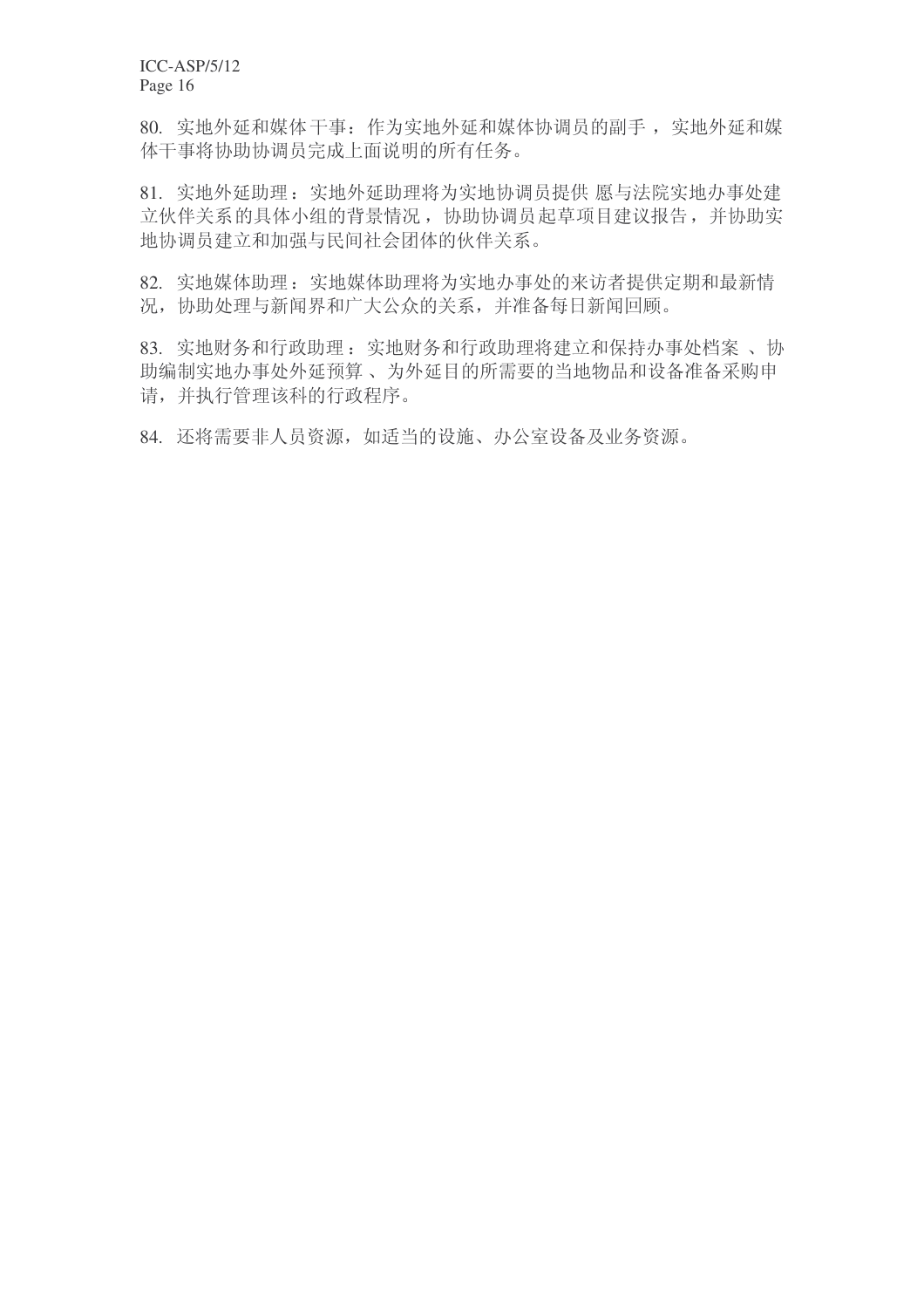# 第 II 部分: 与情势有关的战略

85. 根据本文件第 I 部分和法院到目前为止在进行调查的三个情势的每个情势 中开展外延活动的经验, 第 II 部分描述了国际刑事法院外延战略计划在刚果民 主共和国、乌干达和苏丹达尔富尔的中期执行情况。

86. 如果开始第四项调查, 外延活动将通过一项新的与情势有关的战略进行组 织和实施。

#### 1. 刚果民主共和国

87. 2004 年 3 月 3 日, 刚果民主共和国政府将其领十上的一个情势提交给法 院。在进行了管辖权、可受理性以及司法公正方面的分析之后, 检察官于 2004 年 6 月 21 日开始了调查。两年之后的 2006 年 3 月 17 日逮捕了据称是刚果爱国 者联盟创始人和领导人的托马斯 · 鲁班加 · 代洛, 并将其移送到法院。检察官指 控托马斯 · 鲁班加 · 代洛的案件的审判工作预计将在 2007 年开始。

1.1. 环境因素

88. 法院自 2004 年中期以来一直在刚果民主共和国开展外延活动。以下重要因 素影响到了迄今组织的外延活动的类型和频率:

a) 政治环境: 总的来说, 法院得到了人们的支持 。然而, 有些人也表示 了这样的关切, 即法院只是在调查那些在 2002 年 7 月 1 日以后犯下的罪 行。此外, 在北基伍、乌维拉和卢本巴希, 也有人对国际刑事法院将重点 放在据说是在伊图利犯下的罪行上面表示关切。上述地区许多人认为, 在 他们的地区内也曾有过或正在犯下同样严重的罪行。2006年6月和7月期 间, 总统竞选活动和选举对法院的外延活动造成了影响。刚果人民的注意 力集中在了民主活动上面。

b) 社会经济和文化环境: 刚果民主共和国的官方语言法语 与当地的语言 共存。斯瓦希里语和林加拉语是与法院工作最为相关的语言。据估计,总 人口中有 55%为文盲。在这种环境下, 广播和其他能容易地听到或看到的 交流形式,如电影、录像、招贴画和绘画等特别有用。 社会网络和社区会 议是传播信息的有效渠道。 其他的重要地方网络包括宗教 社团、妇女团体 和地方当局。

c) 后勤考虑: 刚果民主共和国的面积为 3,234,500 平方公里, 其基础设施 不总是能够用来进行有效、及时的交流和随时进行交流,特别是通过因特 网、卫星或电话进行的交流。这意味着信息往往必须通过人来传递, 或者 是由法院的外延代表, 或者是由当地的合作伙伴传递。这就是为什么说与 当地各方的伙伴关系对于加强法院的外延工作, 特别是农村的外延工作至 关重要的原因之一。

d) 司法环境: 对于法院制裁被指控在刚果民主共和国实施 并受法院管辖 的犯罪的工作及影响, 人们寄于极大的期望, 对向被害人赔偿更是如此。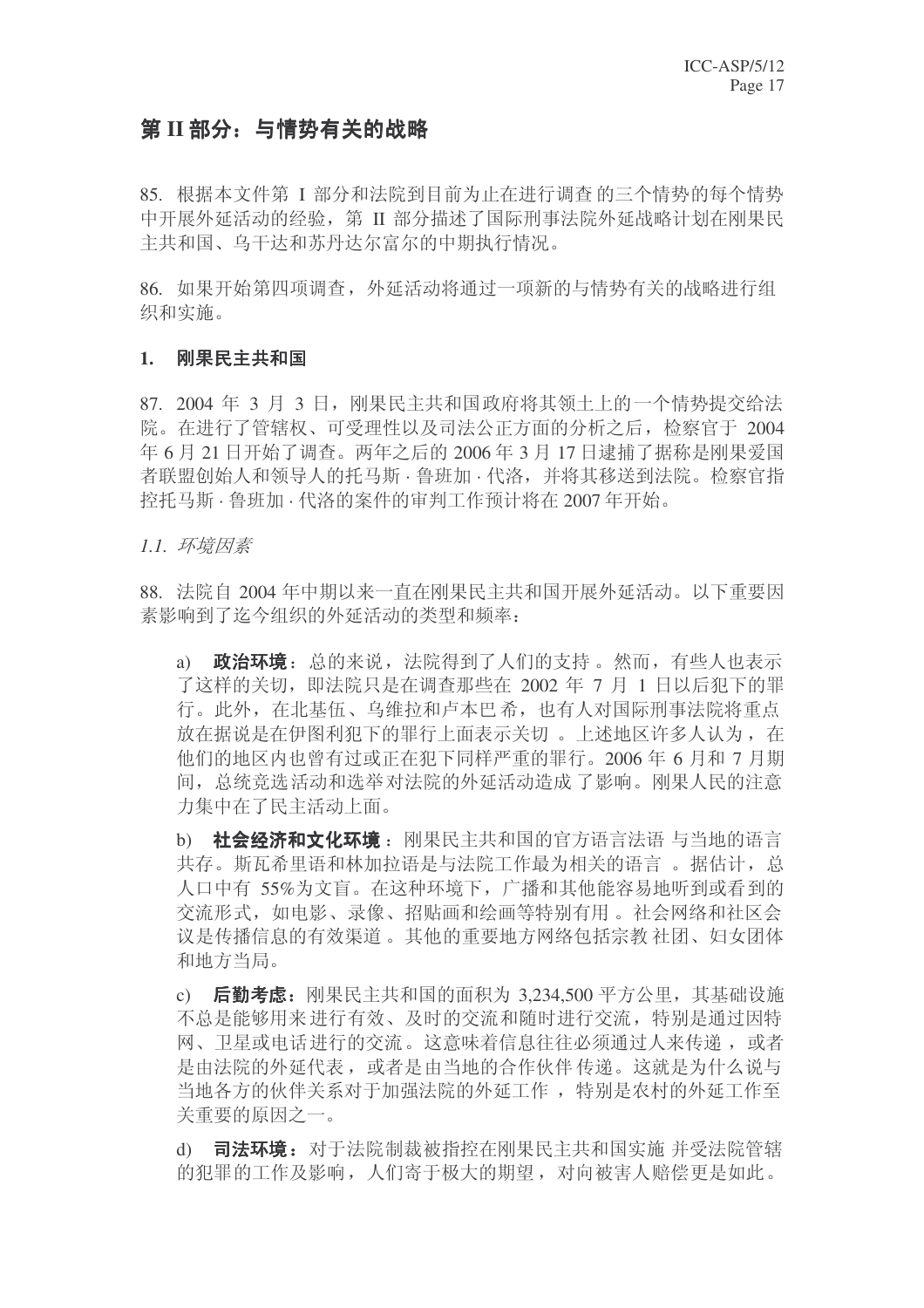外延将通过明确说明法院的使命及其司法权受到的限制来 处理这些期望问 题。另外, 法院面临着一些困难, 很难大量地接触边远地区的被害人并告 诉他们有权参加法院的诉讼并通过标准的申请表提出要求赔偿的请求。

e) 安全: 考虑到刚果民主共和国某些地区活跃的民兵 对安全造成的危 险, 将小心地组织公开的外延活动。

f) 媒体: 能够很好地理解法院 或对报道司法问题有兴趣的记者人数有 限。因此开发媒体是外延计划的重要组成部分。法院可以通过几家日报接 触受过教育的人们, 包括决策者和意见主导者。还有一些私人的电视台和 100 多家私人广播电台可以接触到 更广泛的公众。法院所利用的重要通信 渠道包括由联合国支持并得到总部设在瑞士的组织 ——燕子基金会——资 助的奥卡比电台: 运河启示和中洛克勤电台。

g) 可以支持法院工作的地方网络: 这种网络的存在被看作是加强在当地 的外延活动的一个机遇。活跃在与法院有关的事务 领域的、与基层对话者 建立起来的网络正在参与这一工作。正在讨论合作的机制和方式,以便对 活动进行补充, 避免重复, 从而产生更广泛的影响。

1.2. 目标群体

89. 法院在刚果民主共和国开展外延活动的过程中, 目前与各类目标受众进行 了接触, 其主要的目标是伊图利和该国东部的一般人 群以及法律界和记者, 后 者对于促进被害人和一般公众更好地了解法院来说至关重要,而且他们也是解 决上述环境因素造成的困难的极佳资源。 法院通过一些外延活动, 也将同一地 区的非政府组织和民间社会团体、被害人群体、地方当局、教育机构以及国际 组织作为了目标。

90. 根据设想, 外延活计划在中期仍将以一般公众为目标, 同时进一步强调对 被害人群体、社区和宗教领袖、非政府组织、记者、妇女、儿童以及法律界的 信息需求做出反应。

**1.3.** 司法程序的阶段

*a*) 与情势有关的外延

91. 在刚果民主共和国的外延活动早在 2004 年 7 月就已开始, 其目标是金沙萨 的媒体。与相关的、可靠的地方合作伙伴建立网络的工作以及对信息需求的预 评估分析, 构成了这一阶段所开展的外延活动的基础。官传和对外关系工作结 合了起来以便为检察官办公室进行的调查、被害人的参与以及有效的辩护创造 必要的条件,同时确保对被害人和证人的充分保护。在这之后, 法院在金沙萨 和刚果民主共和国东部的一些地方(如布尼亚和戈马)为广泛的受众, 包括司 法部门、法律界、大学、人权组织、民间社会、国际及地方人道主义组织和记 者举办了讲习班和研讨会。在法院独立地组织一系列外延活动的同时, 当地的 合作伙伴在补充和加强法院的工作方面发挥了不可缺少的作用 (例如与地方电 台的合作使得与边远地区进行交流成为可能)。这些活动得到了国际刑事法院 实地外延协调员的支持,该协调员是于2005年8月就职的。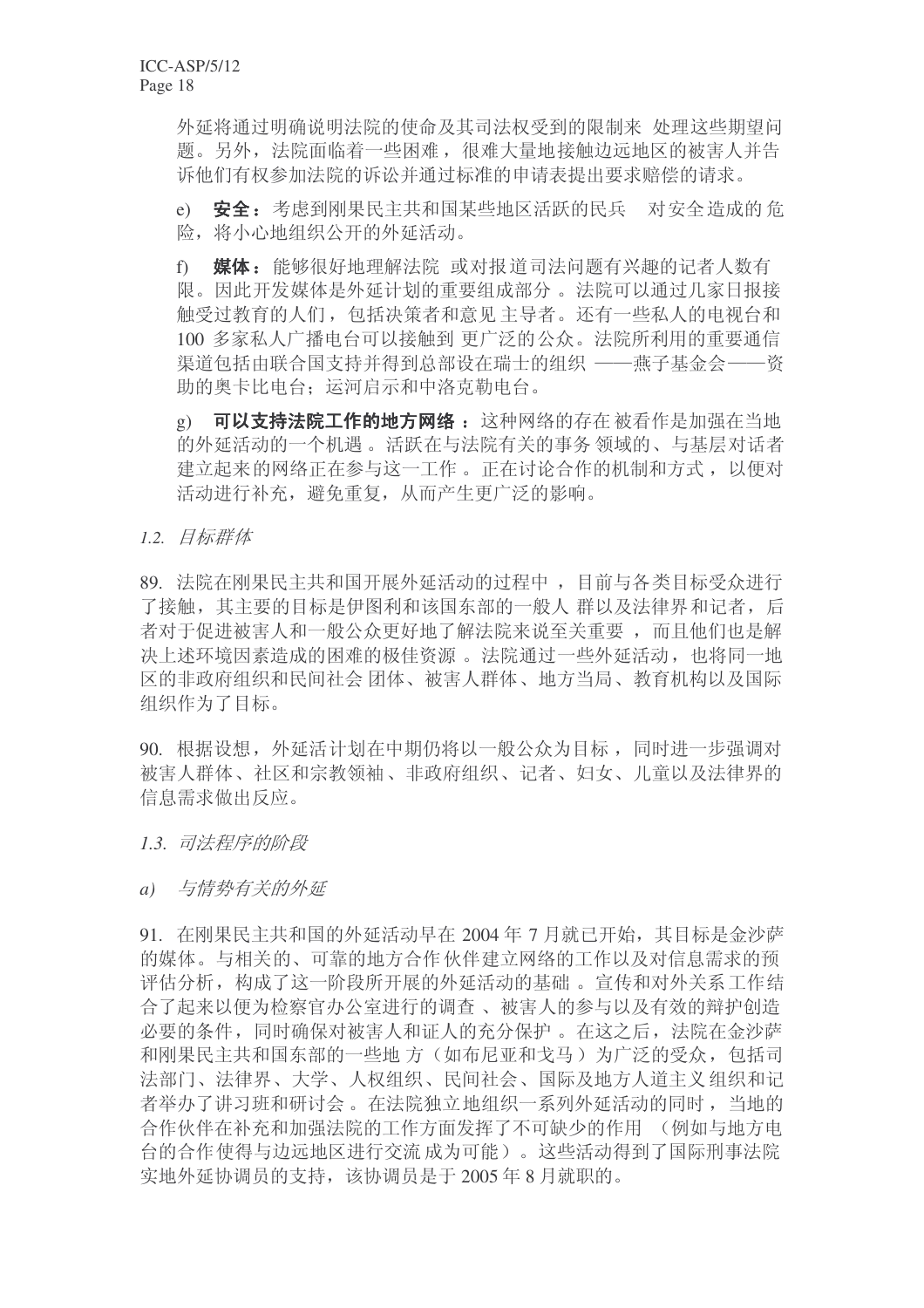92. 在司法的所有阶段, 这些活动均将得到加强。

#### b) 与案件有关的外延

93. 第一预审分庭公布对托马斯 · 鲁班加 · 代洛的通缉令、他的移交、移送和在 法院的首次出现使外延活动进入了一个新的阶段。用于接触该国的民众并解释 上述每一个司法阶段的工具包括关于 通缉令的简单易懂的资料、在金沙萨和法 院举行的记者招待会以及地方、 国家和国际电台及电视台对法院官员的采访 。 广播和电视也被用作交流的技术来传播关于法院的宣传文件, 例如"了解国际 刑事法院",并进一步传播逮捕托马斯·鲁班加·代洛和他首次出现在法院的情 况。此外, 在研讨会、情况介绍会和培训讲习班期间还向被害人群体 提供了有 关被害人参与和获得赔偿的权利的具体信息,而且继续做出了努力以接触到刚 果的法律界,以便确保有足够的辩护并使被害人得到足够的法律代理。

94. 8 月份开始进行与托马斯 · 鲁班加 · 代洛案件确认指控听讯有关的外延活 动。解释司法程序和审判公平公正性的信息也得到了广泛传播 。重点是说明所 有诉讼参与者(检察官办公室、辩护方和被告人)的观点。在听讯之前为转播 做准备的过程中, 法院官员参加了广播和电视节目, 目的是要确保目标受众和 一般公众对法院有更好的了解。与这一诉讼有关的外延活动 扩大到了法院正在 开展业务活动和诉讼处于预审阶段的国家。

95. 如果与另一被告人有关的新的预审开始的话, 将会开展类似的外延活动。

c) 审判

96. 预计 2007 年将开始一桩审判。由于预先考虑到这一审判, 如果实地的情况 允许, 计划于 2006年的最后一个季度开始一场为期六个月的大型宣传活动。这 次活动的目标是接触各界人士。关键的信息将包括法院的基本情况及其司法活 动。这一活动的目的将是在考虑到各种目标群体的信息需求的同时以简单的语 言解释审判阶段会出现的法律问题。

97. 在审判期间, 将开展以下活动: 通过国际刑事法院网站现场 转播听讯、以 文字、声像的形式制作审判概况(有些要通过与伙伴的合作完成)、法院代表 接受采访并参加广播和电视节目以解释一些关键性的法律问题。

98. 根据塞拉利昂问题特别法庭的经验, 国际刑事法院将与地方非政府组织合 作, 建立一套观看系统, 以有助于人们以声像方式了解审判概况。观看系统包 括具体的民间社会团体成员定期在法院提供的专门地点 (如有可能, 就在实地 办事处)观看概况。观看者将能够写出报告并将报告在主要民间社会组织中 散 发。这一活动将由专题讲习班予以补充。

99. 将与当地非政府组织合作在伊图利当地社区集会期间放映审判的 录像资 料。也将定期为具体的群体, 如被害人、妇女、法律界和学生组织放映审判的 录像资料。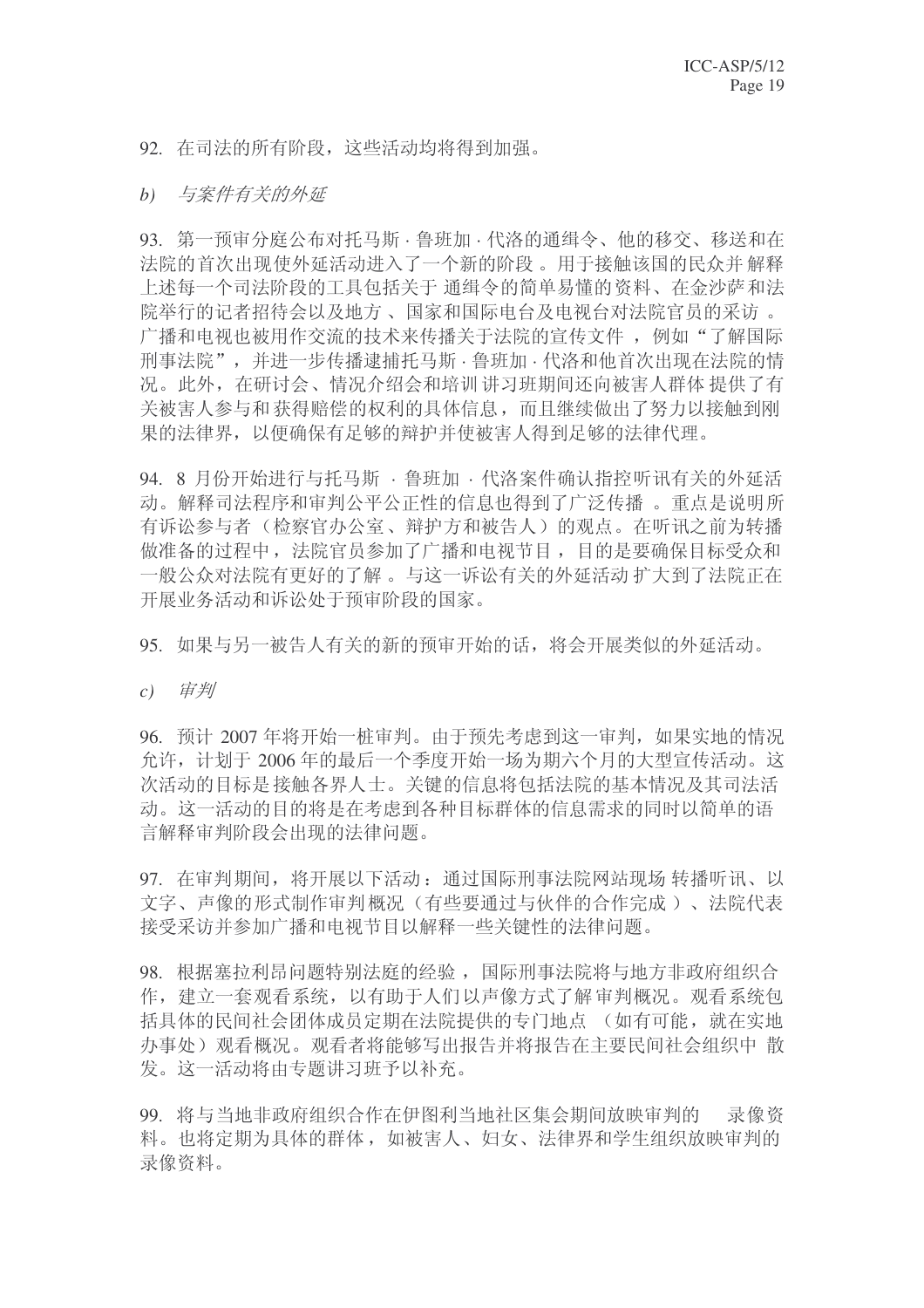100. 根据前南斯拉夫问题国际刑事法庭的经验, 法院将鼓励合作伙伴帮助刚 果的记者关注在海牙的审判情况。

101. 这一时期的目标群体将包括一般的公众, 特别是伊图利地区的一般公 众。同时, 将开展具体的工作和计划, 与伊图利地区和该国东部的被害人、宗 教领袖、地方领导人、妇女、儿童、法律界和学生进行沟通联系。将用斯瓦希 里语和林加拉语开发量身定做的信息产品。

102. 将通过当地的联系人和部门, 如社区首领、宗教领袖、妇女协会的代表 以及教育机构等来传播关键的信息, 在伊图利和附近的地区已经有了一些联系 人。考虑到其他关键城镇, 如戈马(北基伍)、乌维拉(南基伍)和卢本巴希 (加丹加)人们的关切和期望,关键信息将通过上述每个地区的联系人传递。

103. 以前外延活动各阶段与当地各方建立起来的合作伙伴关系将继续维持下 去。此外, 法院将鼓励当地有关方面组织情况介绍会 、专门的培训班和研讨 会。

104. 在审判的最后几个月, 将确定外延结束战略。

### **2.** 乌干达

105. 在乌干达政府干 2003 年 12 月提交了乌干达情势之后, 2004 年 7 月 29 日, 检察官宣布决定开始调查涉及到北乌干达的情势。2005 年 10 月, 法院公 布了对犯有危害人类罪和 战争罪的圣灵抵抗军五名高级领导 人的通缉令。对 Joseph Kony 、 Vincent Otti 、 Okot Odhiambo 、 Dominic Ongwen 和 Raska Lukwiya 的通缉令是 2005 年 7 月秘密发出的。

2.1. 环境因素

106. 在检察官 2004 年 7 月启动在北乌干达的调查的时候, 冲突正进入第 18 年。约 160 万人流离失所。人们做出了各种和平努力, 但是没有取得什么成 果。然而,政府武装力量与圣灵抵抗军之间的持续冲突对法院造成了影响,需 要在外延战略中加以考虑。一些关键环境因素如下:

a) 政治环境: 外延活动受到了各种政治因素的影响。2006年, 乌干达人 的注意力集中于总统 竞选, 最近又集中于做出新的努力与圣 灵抵抗军实现 谈判解决冲突。开展外延活动的方式必须对正在进行的和平努力很敏感 。 虽然一般来讲乌干达人都支持法院及其原则, 但是有些地方团体对法院开 展业务活动的时间表示了关切。

b) **社会经济和文化环境:** 冲突使不同的部落地区受到了影响。法院力争 尽量顾及到各个地区,并开发了针对阿乔利、兰吉、伊泰索、库马和马迪 社区的外延活动和工具。除英语外,法院将需要以北乌干达的其他语言提 供信息, 最常使用的是阿乔利语和伊泰索语。在乌干达 2.500 万的总人口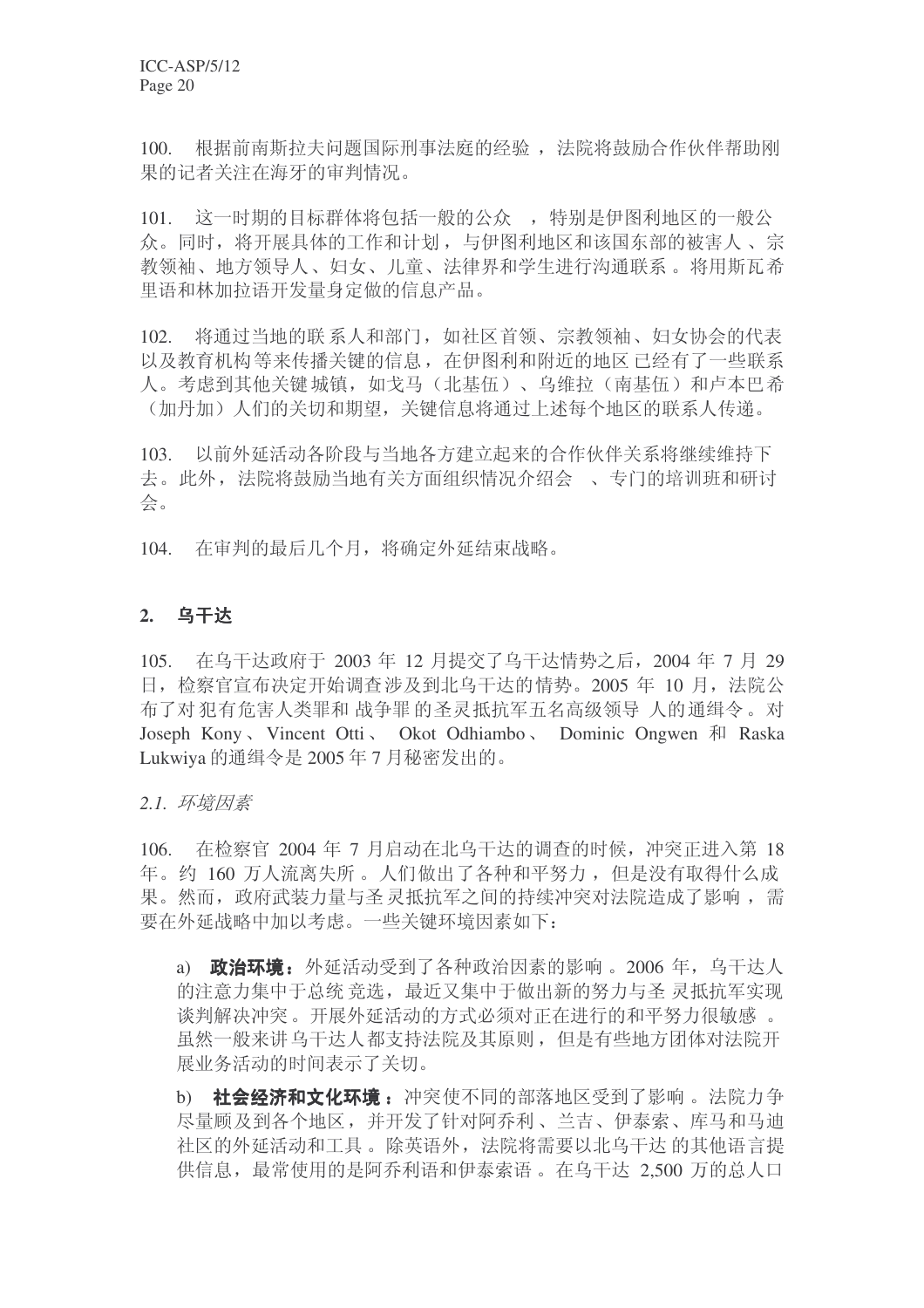中约有 40%是文盲。据估计, 在难民营中, 至少有 80%的内部流离失所者 是文盲。为了克服这一困难, 法院采用了面对面的谈话、广播谈话等方式 以及其他声像媒介向这些人传递信息。

c) 后勤考虑: 在该国北部和东北部地区, 基础设施并不总是允许进行有 效、及时的交流和随时进行沟通, 特别是通过因特网、卫星和电话。因此 信息必须通讨人来传递, 或者由国际刑事法院外延代表或 者由当地的合作 伙伴讲行传说。与当地有关方面的合作伙伴关系是加强外延工作的关键因 素,特别是在农村地区。

d) 司法环境: 北乌干达长期存在的传 统司法和调解机制以及大赦法的实 施影响到了法院的外延活动。法院需要解释互补原则以及只审判被指控对 犯罪负有最大责任的人这一情况。

e) 安全: 法院工作人员在北乌干达地区的旅行 和工作受到了限制, 因为 人们为工作人员和法院外延计划与 之交流的那些人的安全感到担心 。因 此, 法院将其外延活动限制在更安全的 城镇, 而不去那些更易受到侵害的 内部流离失所者的难民营或村庄。这一限制再次突出表明, 法院需要将其 重点放在与中间人发展关系上面, 以便在内部流离失所者营地传播信息。

f) 媒体: 应当做出进一步的努力, 更好地向记者解释法院的诉讼情况, 以避免出现不准确的报道, 从而造成误解。记者网络参与了法院的外延活 动。而且,有三名乌干达记者已经参加了法院的实习生和来访专业人员计 划。外延工作将继续利用媒体组织去与一般公众和某些目标受众沟通。

g) 当地已存在可以支持法院工作的网络: 在鸟干达, 法院开展了工作, 培育与社区领导和非政府组织的合作伙伴关系, 他们能够并且愿意传播有 关法院的信息并开展外延活动。

#### 2.2. 目标群体

107. 在北乌干达, 文化、宗教和传统领袖受到人们极大的尊重, 而且在社会 中发挥着关键作用。这些领袖是法院外延计划的主要对象。法院其他的目标群 体有当地的法律界和民间社会 成员, 包括活跃于人权和人道主义援助领域的国 家和国际非政府组织以及政府间组织的代表:; 北乌干达的 地方政府部门和宗 教、文化及传统领袖以及媒体的代表。还通过广播和报纸,将一般的公众也作 为了目标。虽然将继续以这些团体为目标, 但是法院现在正计划将妇女和儿童 协会、教师协会、以及(从长期来讲) 前战斗人员和武装力量的成员作为目 标。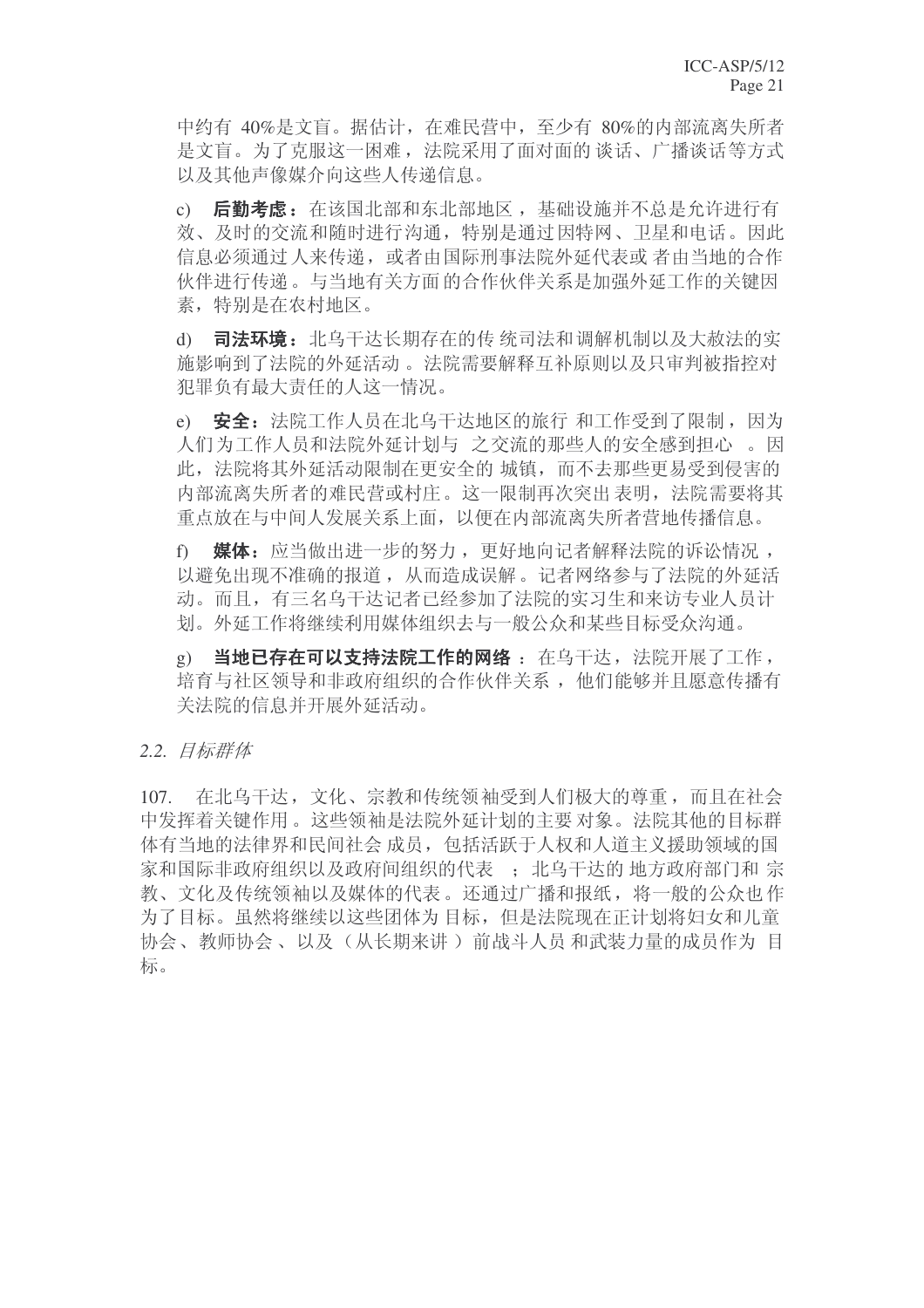2.3. 外延的各个阶段

a) 与情势有关的外延

108. 法院乌干达外延计划的准备阶段包括对信息需求的初步评估, 这个阶段 是在检察官办公室启动调查之后开始的。在与当地和国际利益攸关者进行了深 入认真的双边对话之后, 法院决定在乌干达采取低 调的做法, 以便能够有时间 使法院的活动与当地的努力同步进行。 在这一阶段, 与当地社区的代表举行了 多次双边会议, 其中包括宗教和传统领袖以便听取他们的顾虑, 并建立关系。 当条件成熟时, 在 2005年3月左右, 法院开始在乌干达以较高调的形象出现, 启动了名为"了解国际刑事法院"的外延计划第一阶段的工作。

109. 自从 2005 年 3 月以来, 法院通过与当地和国际伙伴的合作, 逐渐扩大其 在乌干达的外延活动。阿乔利、马迪、特索和兰吉社区的人员被邀请到法院, 以便在社区领导、其选民与法院之间有一个更好的理解。

110. 与此同时, 法院开始与非政府组织、地方政府代表以及乌干达的宗教和 传统领袖一起为法律界举办研讨会和培训班, 以便为被害人参与及被告和被害 人的有效法律代理打下基础。

b) 与案件有关的外延

111. 在通缉令公开之前, 外延计划通过媒体将当地记者以及一般公众作为目 标。同时外延活动不断扩大。法院在北乌干达举办了讲习班,接触到了宗教领 袖、传统的领导人、地方政府的领导人、律师、法律援助提供者和非政府组 织。这些讲习班是与地方组织合作举办的,目的是鼓励当地人参与并确保外延 活动的可持续性。法院还不断与在法院 相关问题方面开展工作的其他组织 协 调。

 $112.$  从 2006年3 月到 8 月, 法院在北乌干达组织了一些讲习班, 其对象是来 自古卢、基特古姆、阿朱马尼、帕德尔、利拉、阿帕克、卡贝拉马伊多、阿穆 利亚、阿莫拉塔尔、卡塔奎和索罗提等地区的地方 新政府领导人, 以及传统和 文化领导人。由于举办了这样的讲习班,制定出了促进法院和受影响地区之间 的合作与交流的外延工作计划。

113. 乌干达的外延小组将继续提高人们对通缉令的了解,通过提高对法院工 作的了解水平以及管理对法院工作的期望来进一步推动法院的活动。

114. 外延小组每个月都将到北乌干达出差, 与合作伙伴及目标受众举行定期 会谈,以便保持一种建设性的对话并确保协调和传播信息的准确性。与乌干达 支持国际刑事法院联盟和地区非政府组织论坛 等合作伙伴组织、地区间地方政 府论坛以及主要的文化团体进行协调, 尤为重要。

115. 在规划法院组织的讲习班的过程中,到法院出庭的被害人和辩护律师仍 将是主要的部分,特别是当目标确定为法律界的时候。在这些活动中,将向合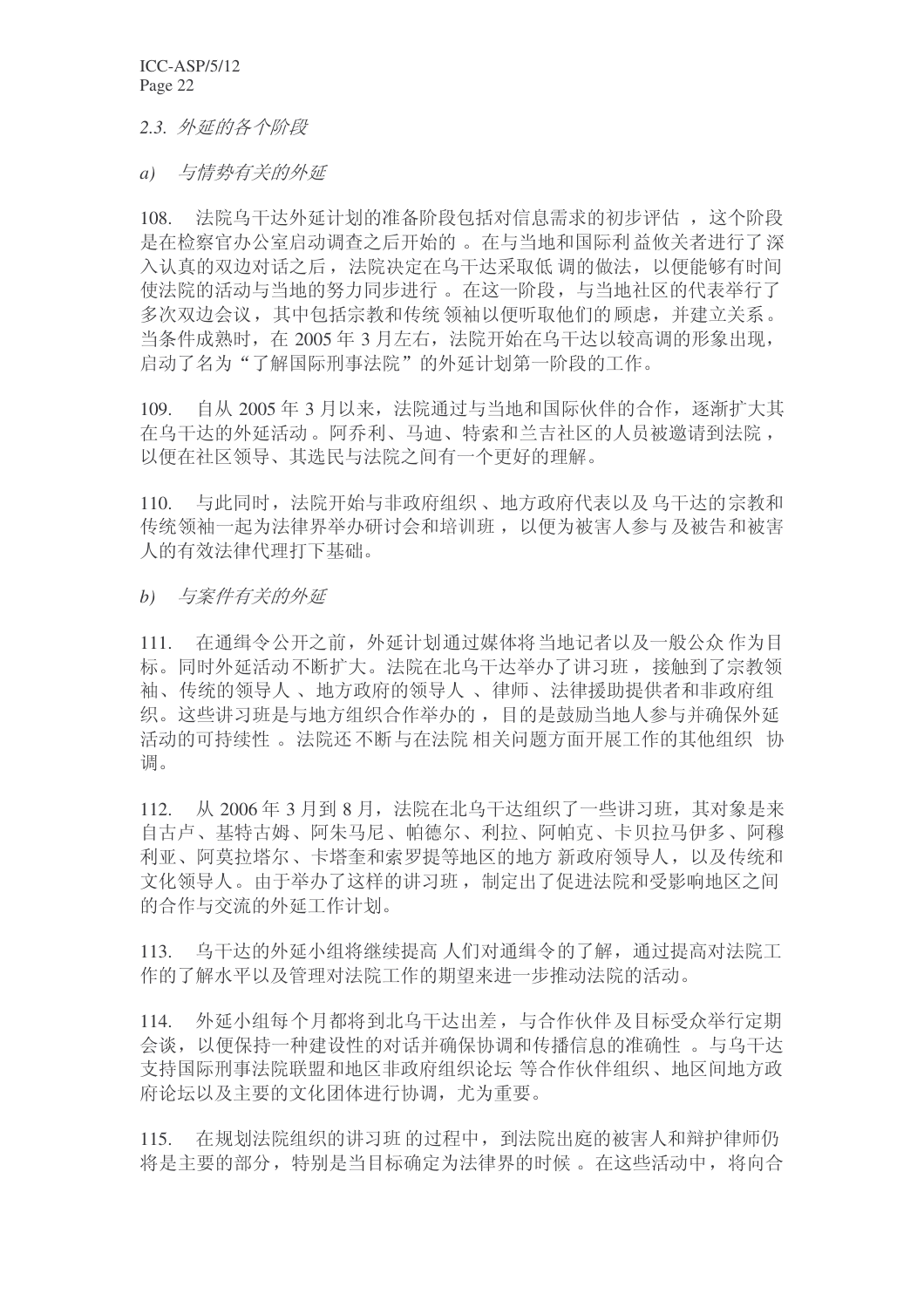作伙伴和潜在的中间人提供关于被害人如何才能参与诉讼以及申请表应当如何 处理的实用信息。

116. 在 2006年年底之前, 将通过与当地伙伴的合作, 组织进行重点为妇女的 外延活动。将在北乌干达和坎帕拉举行情况介绍会。其重点将是《罗马规约》 和其他与法院有关的法律文件处理妇女问题和性犯罪的方法。

117. 将通过在北乌干达和坎帕拉的 广播宣传活动来加强 上述活动。与此同 时, 法院的代表将参加广播谈话类节目和电视新闻节目, 以简单的语言解释法 院工作的关键法律问题, 这将使效果得到加强。法院还正在研究利用剧团和其 他手段来与难民营中的内部流离失所者沟通。将以英语、阿乔利语和伊泰索语 开发适合目标群体需要的信息和外延材料。

118. 在以后的两年中, 法院将把目标定为乌干达教师协会的成员、儿童、武 装力量和前战斗人员。目前法院正在探讨进行这些活动的方法。

 $c)$  审判

119. 如果与乌干达情势有关的 通缉令得以执行而且开始审判, 法院将采取与 关于刚果民主共和国的部分所说明的相类似的措施, 包括为转播法院的诉讼而 做出一切必要的安排。

#### 3. 苏丹达尔富尔

120. 在其 2005年 3 月 31 日 1593 (2005) 号决议中, 联合国安理会向法院检 察官提交了达尔富尔的情势。在经过初步分析之后, 检察官 2005 年 6 月 1 日决 定开始调杳达尔富尔的情势。自那时以来, 检察官办公室开展了调杳并向安理 会提交了三份关于其进展情况的报告。

121. 法院对宣传活动和外延进行的初步评估证实, 在苏丹进行外延活动应当 谨慎。法院采取了一项单一的协调战略,出于对潜在伙伴安全的考虑,这一战 略至少有一部分将是保密的。由于这一工作本身所固有的限制, 对于短期内能 够实际接触的人数, 也必须有现实的观点。交流沟通活动的重点是通过国际媒 体和其他可利用的手段传播基本信息。

#### 3.1. 需要考虑的环境因素

a) **政治环境**: 法院在达尔富尔的活动是在冲突不断的环境中开展的 。 国际上 控制和解决这一冲突的努力将影响到法院在实地开展活动的能力,并影响到关 键合作伙伴如何从总的方面看待法院,以及司法在冲突中和冲突后的作用。外 延的重点应当是明确法院的使命与其他国际机构的作用之间的不同, 这些国际 机构包括联合国苏丹特派团、非洲联盟驻苏丹特派团和联合国在该国的各种机 构。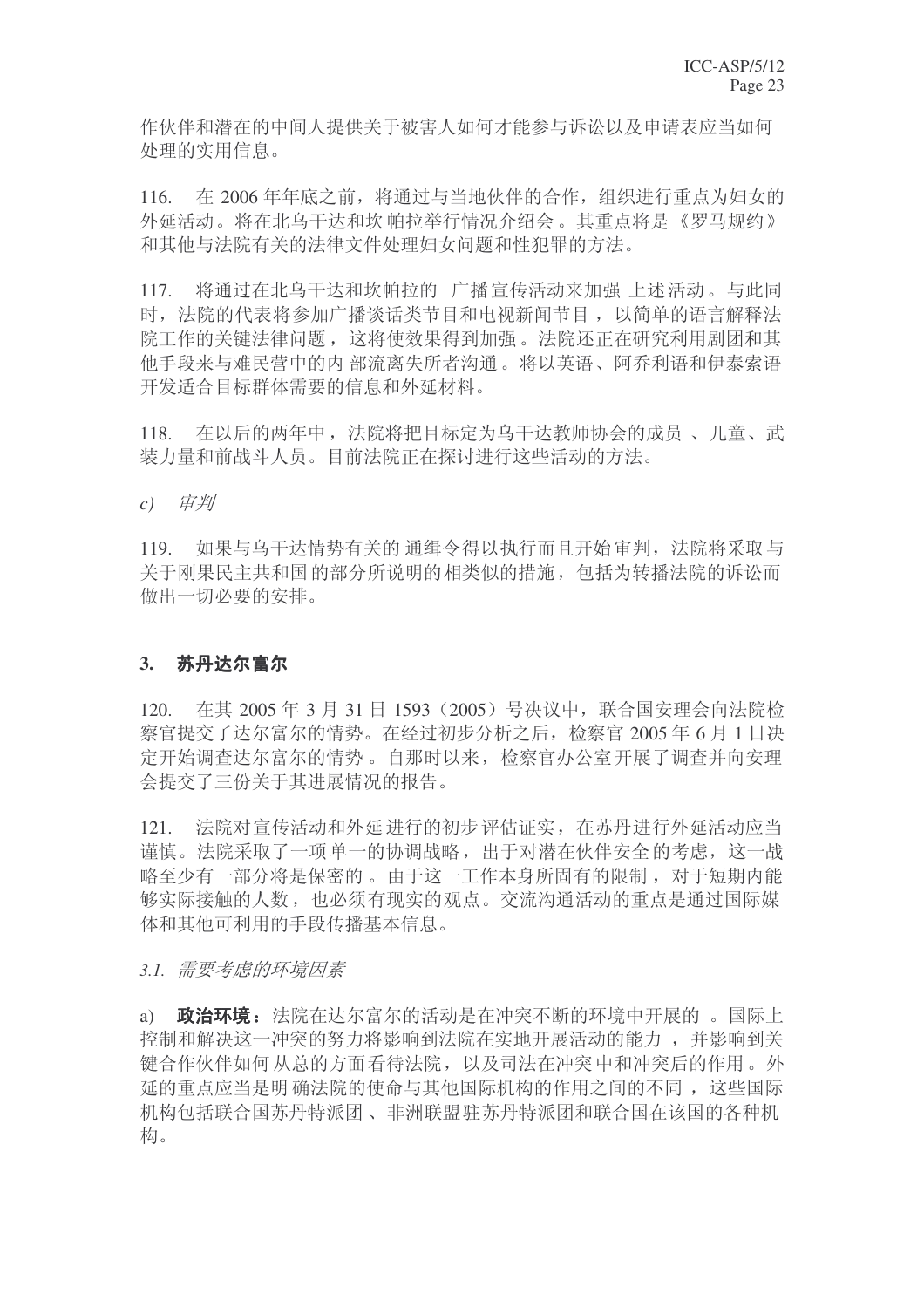b) 社会经济和文化环境: 该国社会支持许多部落、分部落和宗族。法院外延 战略承认这 种观点的多样性, 并在可行的 范围内 通过外延活动来处理 这些观 点。语言: 除阿拉伯语之外, 最常用的地方语言有扎格哈瓦语、富尔语和马萨 里特语。识字情况: 在该国, 包括达尔富尔, 文盲的比例很大。当地的语言没 有文字。外延战略预计法院可能需要在更大程度上依赖声音材料,通过广播传 播或直接散发。宗教和文化: 伊斯兰是主要的宗教。除民法外, 该国还适用伊 斯兰教教法。法院的外延战略在设计有关法院使命的信息和针对达尔富尔的活 动过程中一直考虑一些时事评论员可能提出的文化和宗教问题。妇女状况: 在 达尔富尔,难民营中的人和内部流离失所者有 90%是妇女和儿童。法院正在考 虑他们的信息需求和特殊利益。

c) 后勤考虑: 达尔富尔的面积约为 493.180 平方公里。这一地区被认为是苏 丹西部与乍得接壤的边境地区中最难以到达的地区之一。

d) 司法环境: 受影响的人 们对法院的期望很高。 外延活动需要 做这样的 解 释, 即法院将不对所有在该地区 实施犯罪的人进行起诉。与之伴随的还有他们 的这样一种期望, 即法院将对实施于他们的犯罪给予全面赔偿。

e) 安全: 总的来说, 在该地区开展业务活动的国际组织的环境都是不安全 的。

f) 媒体: 电视和广播主要归政府所有。如有可能,可将关于法院的一般信息 发送给媒体。在该地区有固定受众的国际媒体组织将被作为目标。

g) 当地已存在可以支持法院工作的网络被看作是帮助法院接触到基层的一笔 财富。

3.2. 目标群体

122. 对安全的关切使法院确定其目标受众和合作伙伴的能力受到限制。国际 和当地媒体目前被认为是接触苏丹 的目标群体和乍得境内难民营中内部流离失 所者的最有效工具。为了关注与法院有关的讨论和公众关切的问题,而且主要 是为了能够防止毫无根据的批评和错误信息 的传播, 将建立一个系统监测报纸 和广播/电视报道并做出反应。

3.3. 司法程序的各个阶段

与情势有关的外征

123. 2005 年, 检察官办公室和书记官处均对接触达尔富尔公众的最好做法讲 行了评估。在外延的最初阶段, 制定了沟通战略, 确定了外延会遇到的挑战和 机会,而且确定了目标群体和潜在的合作伙伴。法院将利用情况简介向受过教 育的人们, 特别是律师讲行宣传: 将使用简单的阿拉伯语和扎格哈瓦语、富尔 语和马萨里特语录制含有情况简介信息的录音磁带: 法院的法律文件将使用阿 拉伯语。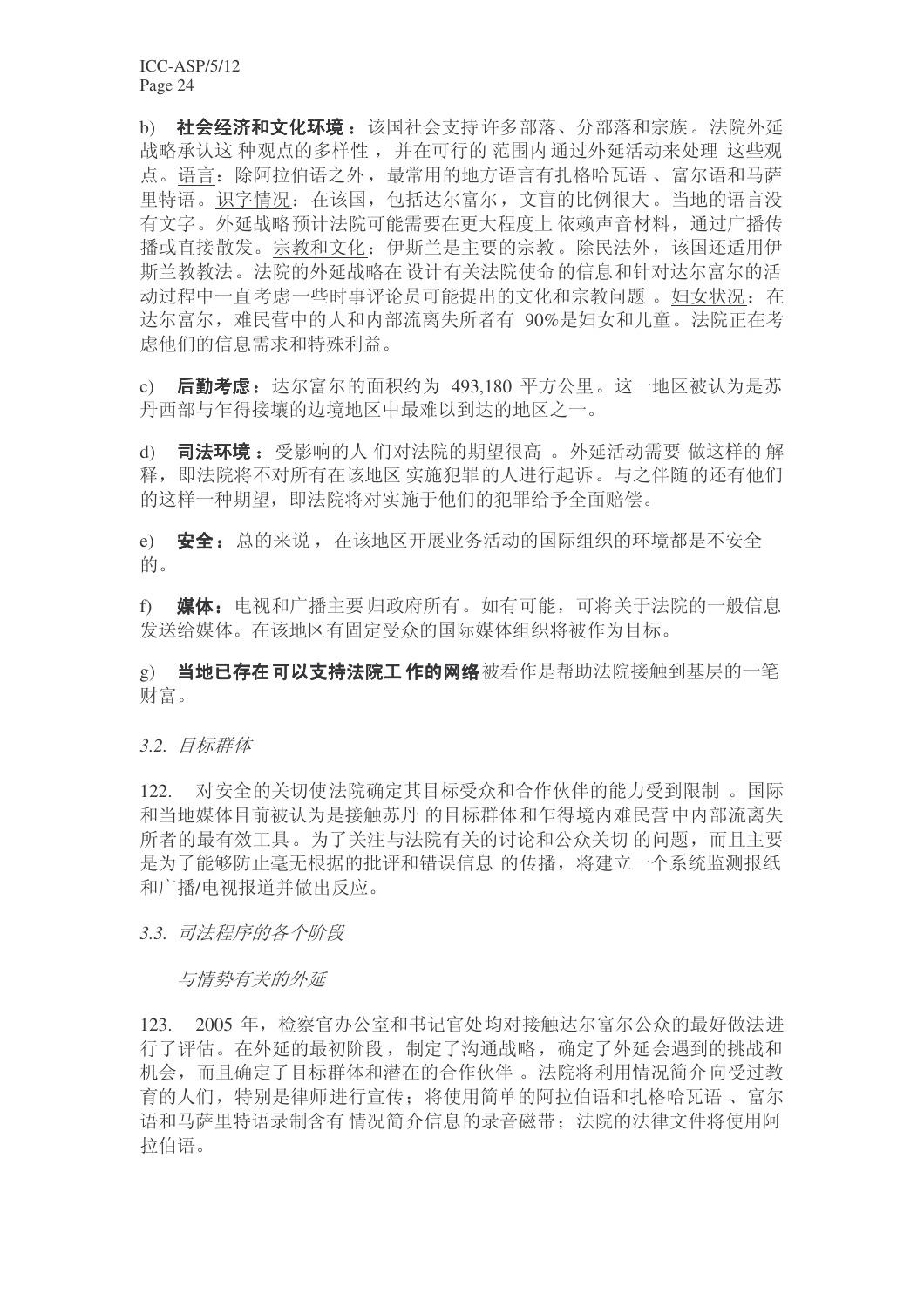124. 在检察官向联合国安理会报告 达尔富尔调查进展情况之前和之后, 媒体 对此给予了更多的注意。

125. 正在为达尔富尔的外延考虑两种主要的活动,其中包括利用一个阿拉伯 语的国际广播电台进行媒体宣传活动。

126. 达尔富尔外延计划的第二个阶段是 强化系统以确保及时传播有关法院的 信息, 包括检察官办公室的活动、对通缉令的了解、被害人参与诉讼的权利以 及律师的情况。

127. 如果发出并执行了与达尔富尔情势有关的 通缉令而且开始审讯, 法院将 寻求一种办法使苏丹和乍得的有关人员能够看到或听到司法诉讼的情况。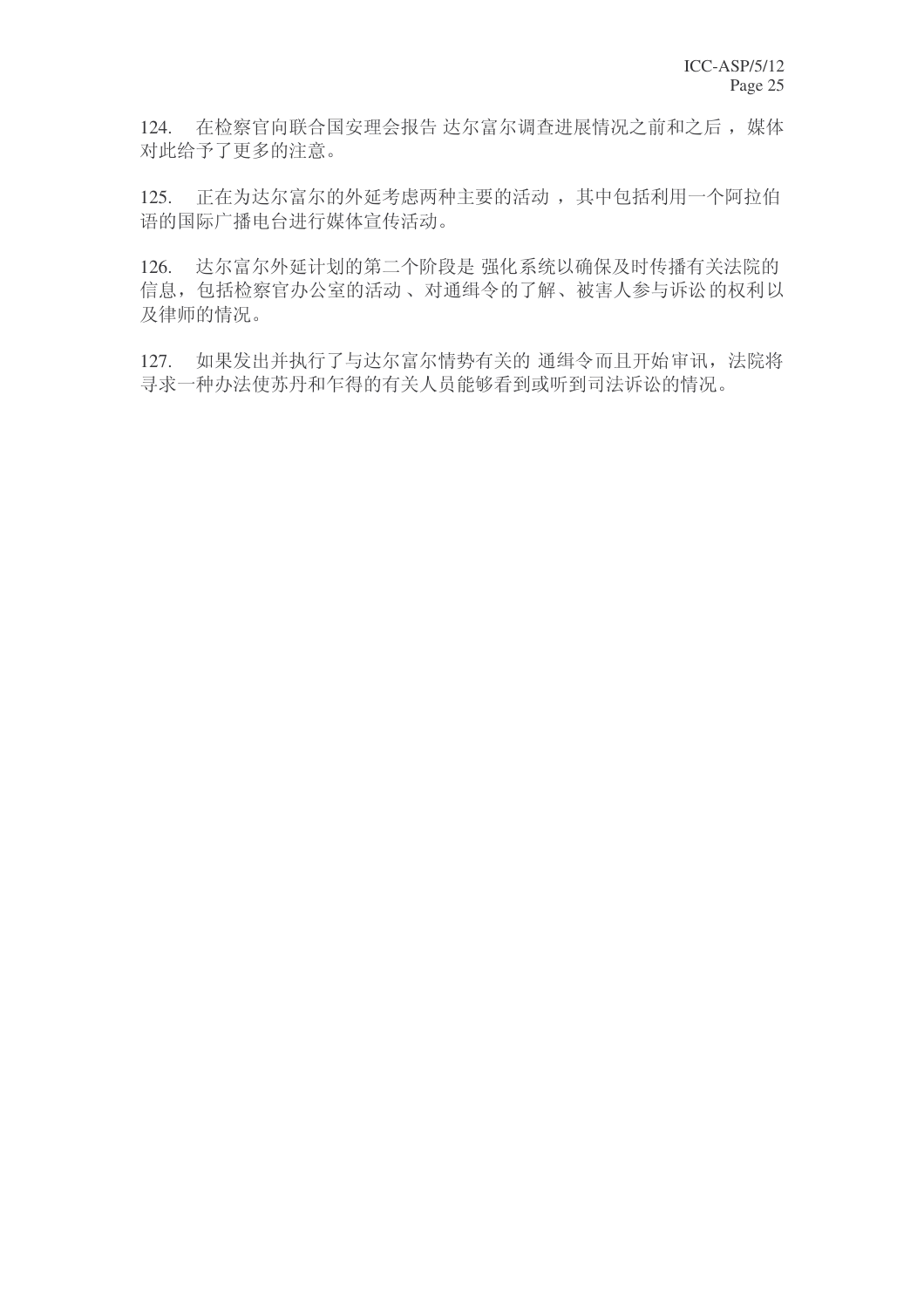# 附件

# 战略计划在 2007 年的实施

1. 2007 年, 至少将在目前正调查的三个情势中执行国际刑事法院外延战略计 划, 这三个情势是: 刚果民主共和国、北乌干达和达尔富尔(苏丹), 而且如 果检察官决定启动调查的话,还包括可能的第四个情势。在起草这一实施计划 的过程中,考虑到了一些变数。业务活动的地理区域的政治大形势和安全状况 以及每一情势的各司法阶段的状况, 将决定实施外延计划所采取的方式。刚果 民主共和国的案件目前处于预审阶段的后期,有一人在押,预计审判将于 2007 年的第二季度开始。在乌干达,法院正在进行与预审阶段中期相对应的活动, 已发出了五项通缉令, 但尚未执行。在达尔富尔, 正在进行调查尚未发出通缉  $\Leftrightarrow$ 

2. 目前实地的外延和宣传活动是由当地 招聘的人员在法院总部外延协调员的 监督指导下进行的。为刚果民主共和国和乌干达进行的招聘工作已干 2006 年 6 月结束。每个小组由一名实地宣传和外延协调员领导, 该协调员由一名实地媒 体助理、一名实地外延助理和一名财务和行政助理协助。计划于2006年9月的 第一周对实地宣传和外延协调员 进行培训。关于达尔富尔的情势, 法院正在评 价可能是对宣传和外延人员以及他们所在地点最有效利用的做法。

3. 将根据这些情势中任何未预见到的 进展情况对下面讨论的行动计划进行审 议和修改。在起草新闻和文件科 2007 年预算的过程中考虑到了这些行动计划的 需要, 以及法院外延活动的所有资金都将由该科承担这一情况。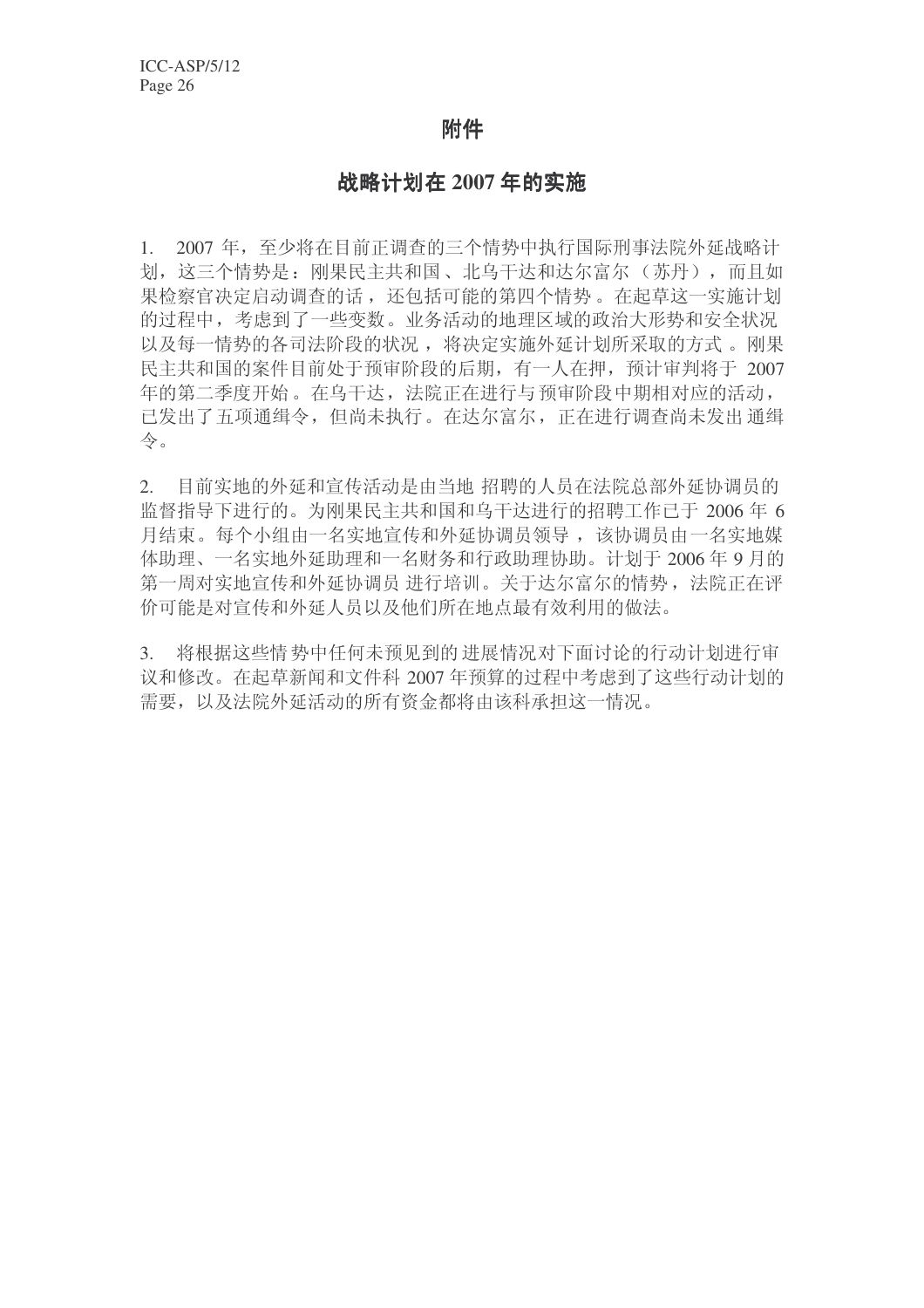# 在刚果民主共和国、乌干达和达尔富尔(苏丹)的行动计划

# 刚果民主共和国(DRC)

# 状况: 预审阶段后期––检察官指控托马斯·鲁班加

# ■ 计划 I: 一般公众了解国际刑事法院

法院将通过媒体宣传继续提高对其作用、使命和司法活动的认识。

| 活动                             | 目标群体 |
|--------------------------------|------|
| 法院代表每月参与由 设在金沙萨和伊图利 的广播电台播出的广播 | 一般公众 |
| 节目                             |      |
| 每两个月制作"了解国际刑事法院 "的广播节目并发给 在伊图利 | 一般公众 |
| 的地方广播电台 (使用法语、斯瓦希里语和林加拉语)      |      |
| 每月制作广播简讯并向外发放                  | 一般公众 |
| 每两个月制作电视简讯并向外发放                | 一般公众 |
| 法院的代表每月参加由设在金沙萨的电视台播出的电视节目     | 一般公众 |
| 每三个月在金沙萨的主要报纸上发表有关法院的一般资料      | 一般公众 |

# ▪ 计划 II: 特定目标群体了解国际刑事法院

法院将继续向各类目标个人解释法院的作用、使命和司法活动,以便满足他们的具体信息需求。

| 活动                                             | 目标群体                                   |
|------------------------------------------------|----------------------------------------|
| 在金沙萨每两个月为不同的目标受众举办情况介绍会/讲习班                    | 地方媒体 、律师、非政府组织<br>代表、学校和大学: 以及司法<br>部门 |
| 在伊图利市政厅每月召开会议                                  | 受影响社区的一般公众 、宗教<br>和地方领导 、非政府组织和被<br>害人 |
| 组织六次到伊图利的出差以便与不同的目标受众举行会议                      | 地方媒体、律师、非政府组织<br>代表、社区领导、妇女和青年         |
| 协调并参加由被害人和 律师司、公设被害人律师办公室和公设辩<br>护律师办公室组织的两次培训 | 被害人                                    |
| 每两个月在学校和大学召开情况介绍会                              | 儿童和学生                                  |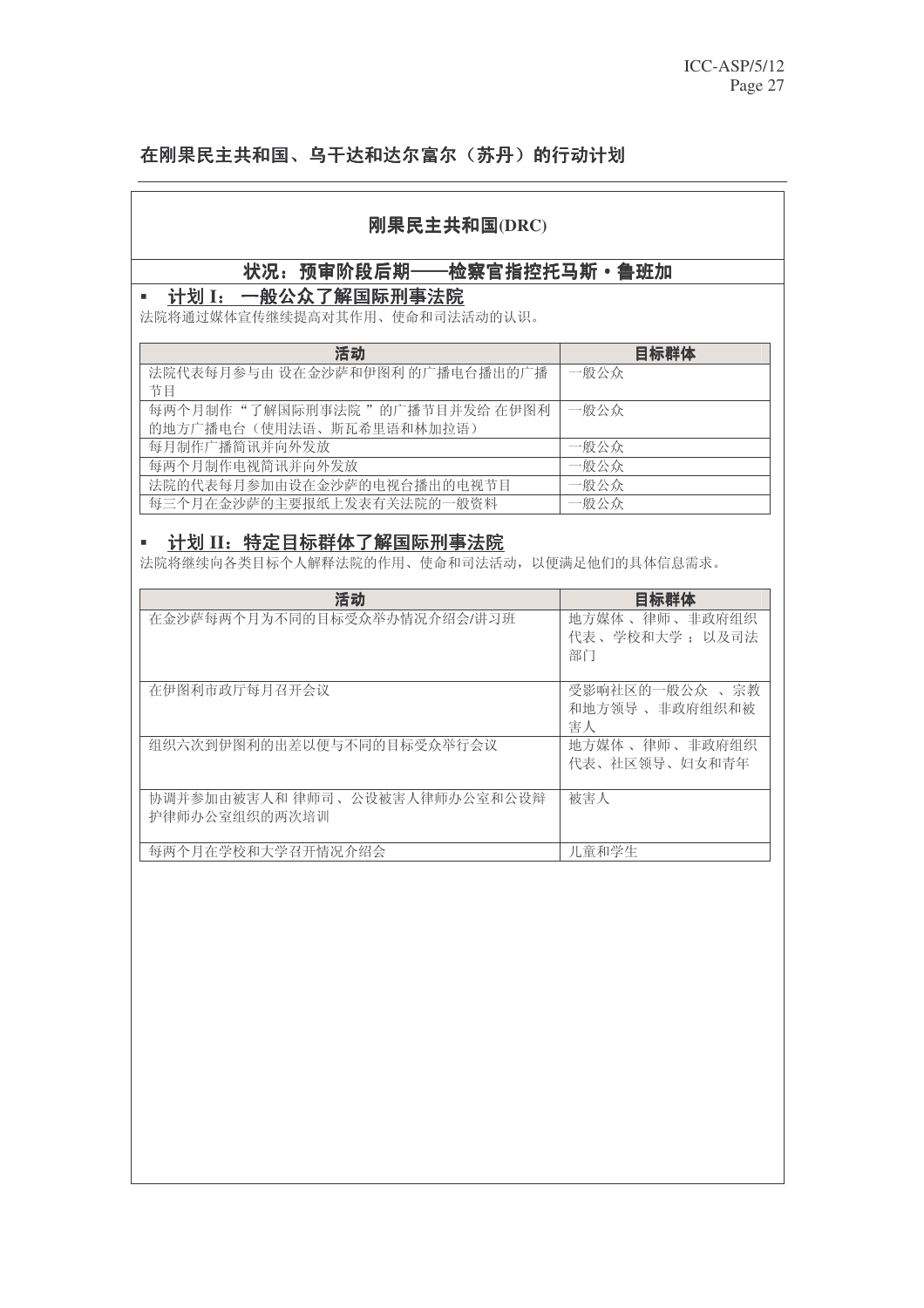## ▪ 计划 III: 法院诉讼情况的转播

听证将在法院所在地海牙举行。 法院将确保在受影响的社区能够看到或听到法院司法诉讼的情 况。

| 活动                               | 目标群体                 |
|----------------------------------|----------------------|
| 根据司法诉讼的时间安排通过国际刑事法院网站传播诉讼情况      | 一般公众 、国家和国际媒体 、      |
|                                  | 非政府组织 、国际和国家法律       |
|                                  | 团体、国际组织              |
| 制作每日审判概况并在国际刑事法院网站上播放            | 一般公众 、国家和国际媒体 、      |
|                                  | 非政府组织 、国家和国家法律       |
|                                  | 团体、国际组织              |
| 每周向在布尼亚和戈马的国际电台在和地方电台发送审判<br>概况的 | 一般公众 , 非政府组织 、<br>被害 |
| 录音资料                             | 人、法律界、当地和宗教领袖        |
| 每周向在布尼亚和戈马的国际电台在和地方电台发送审判<br>概况的 | 一般公众 、 非政府组织 、<br>被害 |
| 录像                               | 人、法律界、国家机构           |
| 通过合作伙伴每月在伊图利市政厅会议上放映审判概况的录像      | 直接受影响的社区、被害人         |
| 每两个月为金沙萨和伊图利的学生播放简短易懂的审判概况录像     | 学生                   |
| 编写每周的文字版概况并向地方和国家报纸发放            | 一般公众 、 非政府组织 、<br>被害 |
|                                  | 人、法律界、地方和宗教领袖        |
| 在海牙每周为记者举行情况介绍会 并编写情况介绍摘要在国际刑    | 媒体代表                 |
| 事法院网站上公布                         |                      |
| 法院代表每月参加 由设在金沙萨和布尼亚 的广播电台和电视台播   | 一般公众                 |
| 放的广播和电视节目, 解释诉讼的情况               |                      |
|                                  |                      |

#### 将要制作的工具(文字、声音和图像)

法语、斯瓦希里语和林加拉语的情况简介

法文版的国际刑事法院法律文集(《罗马规约》、《程序和证据规则》、《犯罪要件》和《法院条 例》)

关于法院的卡通小册子

法语、斯瓦西里语和林加拉语的法院基本情况单页印刷品

"了解国际刑事法院"的简写小册子 关于被害人权利的小册子

被害人使用的标准申请表和说明性质的小册子

"程序问题手册", 其重点是与被害人和嫌疑人/被告的法律代理有关的各种事项

广播节目"了解国际刑事法院"

一般和专题性简讯的录音

司法诉讼概况的录像

录像: 翻译成斯瓦希里语和林加拉语的"以简单语言了解国际刑事法院"和"保护被害人和证人"

| 业绩指标                       |
|----------------------------|
| 计划的活动与完成的活动相比较             |
| 每两年进行一次媒体分析以核实感知的准确性       |
| 每两年进行一次调查, 以评估一般公众对法院了解的水平 |
| 民间社会代表关于法院外延活动影响的反馈        |
|                            |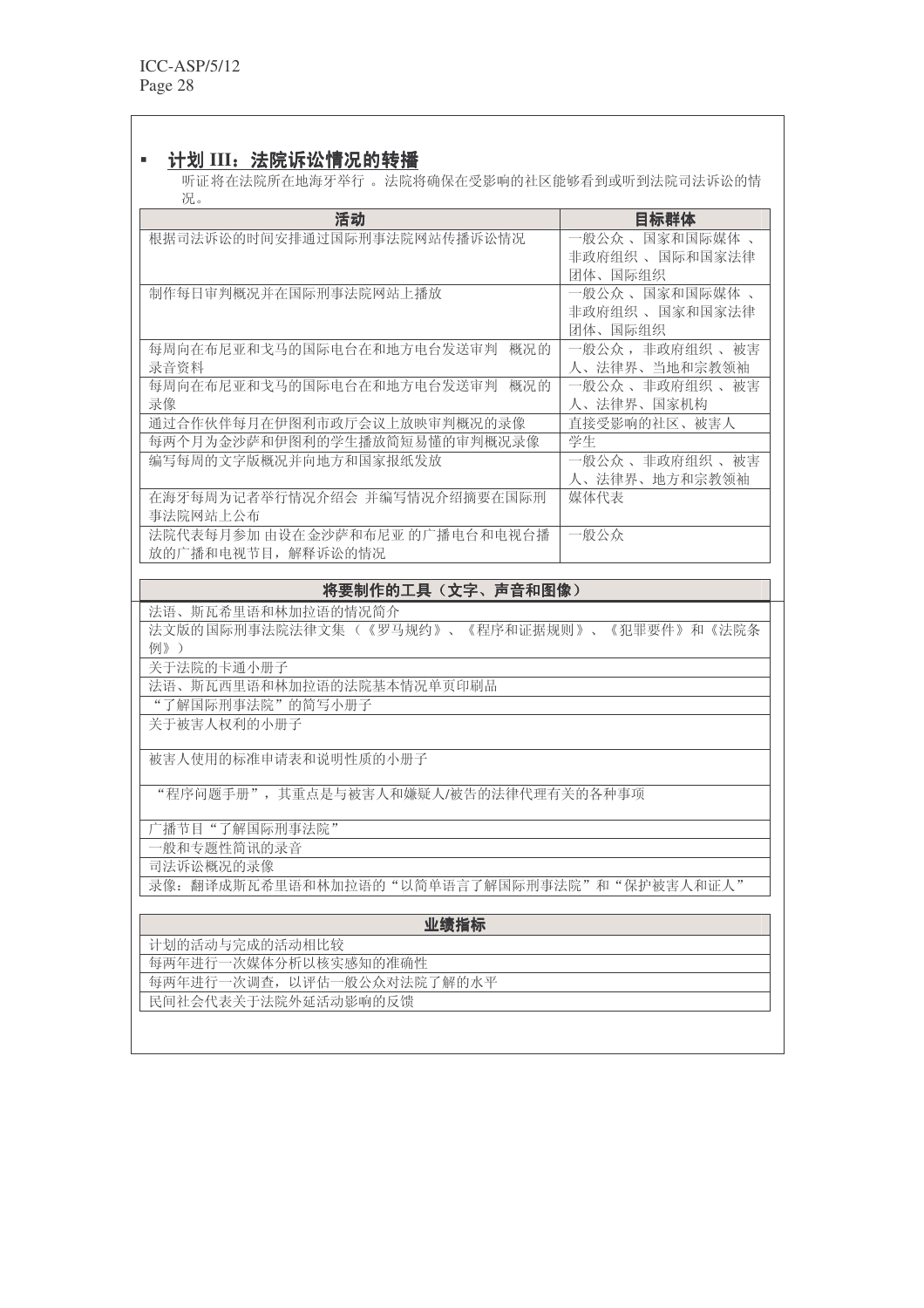# 乌干达

# 状况: 预审阶段中期——已发出通缉令

## ▪ 计划 I: 一般公众了解国际刑事法院

法院将继续提高对其作用、使命和司法诉讼的认识。

| 活动                           | 目标群体 |
|------------------------------|------|
| 法院代表每月在坎帕拉和北乌干达参加广播节目        | 一般公众 |
| 每两个月制作"了解国际刑事法院"的广播节目并向北乌干达的 | 一般公众 |
| 地方广播电台发送                     |      |
| 每月制作并发送广播简讯                  | 一般公众 |
| 每两个月制作并发送电视简讯                | 一般公众 |
| 法院代表每月参加由设在坎帕拉的电视台播放的电视节目    | 一般公众 |
| 每三个月在坎帕拉的主要报纸上刊登关于法院的一般信息    | 一般公众 |

# ▪ 计划 II: 特定群体了解国际刑事法院

法院将继续向各类目标个人说明其作用、使命和司法活动,以满足他们的特殊信息需求。

| 活动                                                                                 | 目标群体                                                                   |
|------------------------------------------------------------------------------------|------------------------------------------------------------------------|
| 到北乌干达公务出差五次 ,为阿朱马尼 、阿帕克 、古卢 、卡贝拉<br>马伊多、卡塔奎、基特古姆、利拉、帕德尔和索罗提地区的目标<br>群体和合作伙伴举行情况介绍会 | 宗教和地方领导人 、 非政府组<br>织、媒体                                                |
| 每两个月在北乌干达的市政厅举行会议                                                                  | 受影响社区的一般公众 、 宗教和<br>地方领导、非政府组织、被害人                                     |
| 每两个月在坎帕拉为不同的目标受众举行情况介绍会/讲习班                                                        | 地方媒体、乌干达广播网络、法<br>律界/律师协会 、非政府组织代<br>表、学校和大学 、司法和人权主<br>管部门、联合国系统的宣传单位 |
| 为不同的目标受众和合作伙伴举办四次为期两天的敏感化讲习<br>班, 每次 40 人                                          | 地方媒体 、法律界/律师协会 、非<br>政府组织代表、学校和大学                                      |
| 每两个月在学校和大学举行活动                                                                     | 儿童和学生                                                                  |
| 确保法院代表参加两次由被害人和律师司 、公设被害人律师办公<br>室和公设辩护律师办公室举办的培训                                  | 被害人和法律界                                                                |
| 每三个月就与法院有关的专题制作广播剧并在北乌干达的地方广<br>播电台上播出                                             | 一般公众、儿童和青年、妇女、<br>被害人 、地方媒体 、法律界 、非<br>政府组织和民间社会团体 、国内<br>流离失所者        |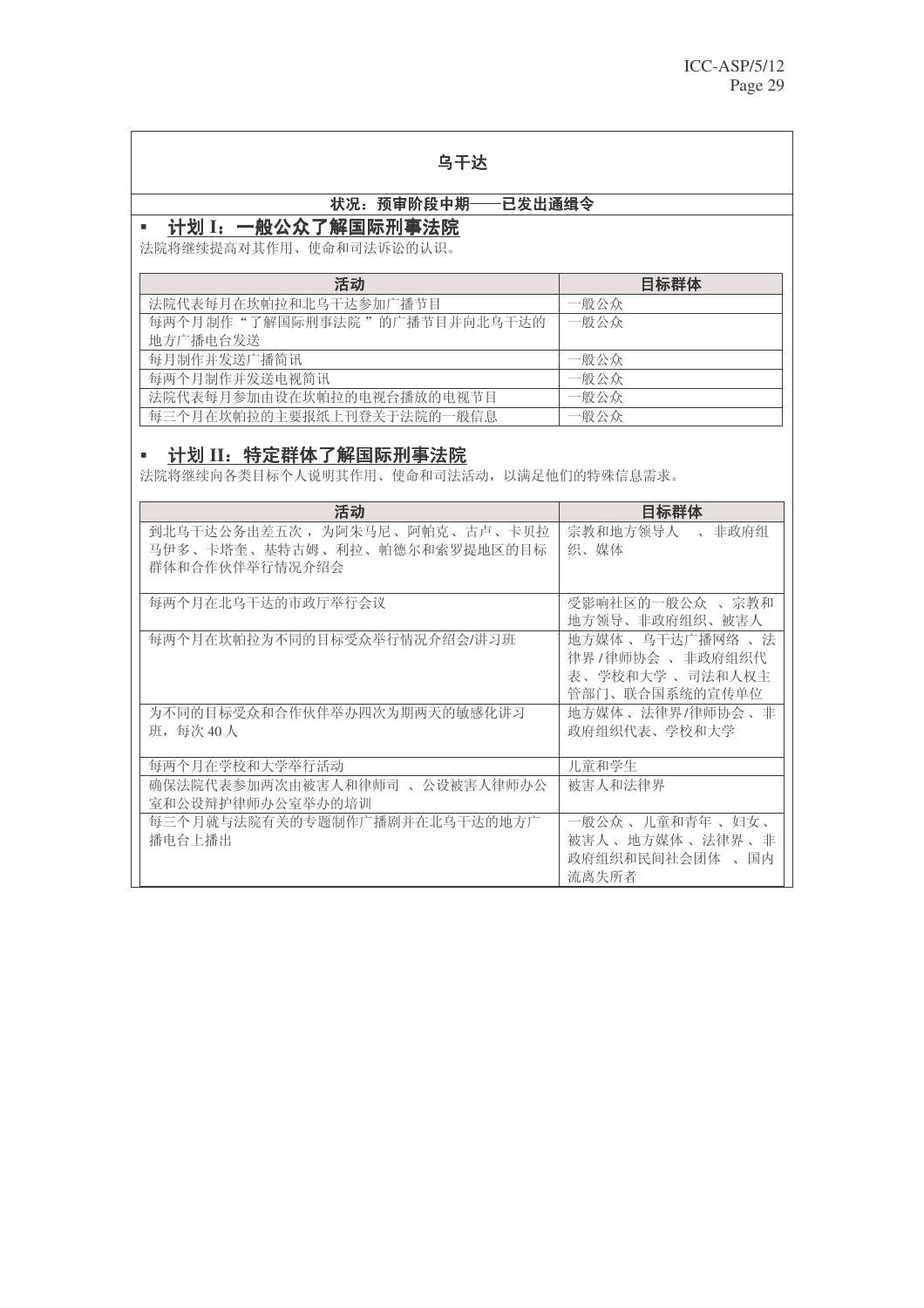| 工具(文字、声音和图像)                                                      |
|-------------------------------------------------------------------|
| 英语、阿乔利语和伊泰索语的法院情况简介                                               |
| 英文版的国际刑事法院法律文集 (《罗马规约》、《程序和证据规则》、《犯罪要件》和《法院条<br>例》)               |
| 一套关于国际刑事法院的专题招贴画以加强广播和 电视的宣传,内容包括被害人参与和有关被害人作<br>用以及嫌疑人/被告权利的关键问题 |
| 英语、阿乔利语和伊泰索语的法院基本情况介绍的单页印刷品                                       |
| 用英语、阿乔利和伊泰索语编写的"了解国际刑事法院"简写小册子                                    |
| 关于被害人权利的情况介绍小册子                                                   |
| 被害人使用的标准申请表以及说明性的小册子                                              |
| "程序问题手册",其重点是与被害人以及嫌疑/被告人的法律代理有关的各种事项                             |
| 广播节目"了解国际刑事法院"                                                    |
| 一般性的和专题的时事简讯录音                                                    |
| 录像: 翻译成地方语言的"以简单语言了解国际刑事法院"和"保护被害人和证人"                            |
| 业绩指标                                                              |
| 计划的活动与完成的活动相比较                                                    |
| 每两年进行一次媒体分析以核实感知的准确性                                              |
| 每两年讲行一次调查以评估目标群体对法院的了解水平                                          |
| 民间社会代表对法院外延活动的影响的反馈                                               |
|                                                                   |
|                                                                   |
|                                                                   |